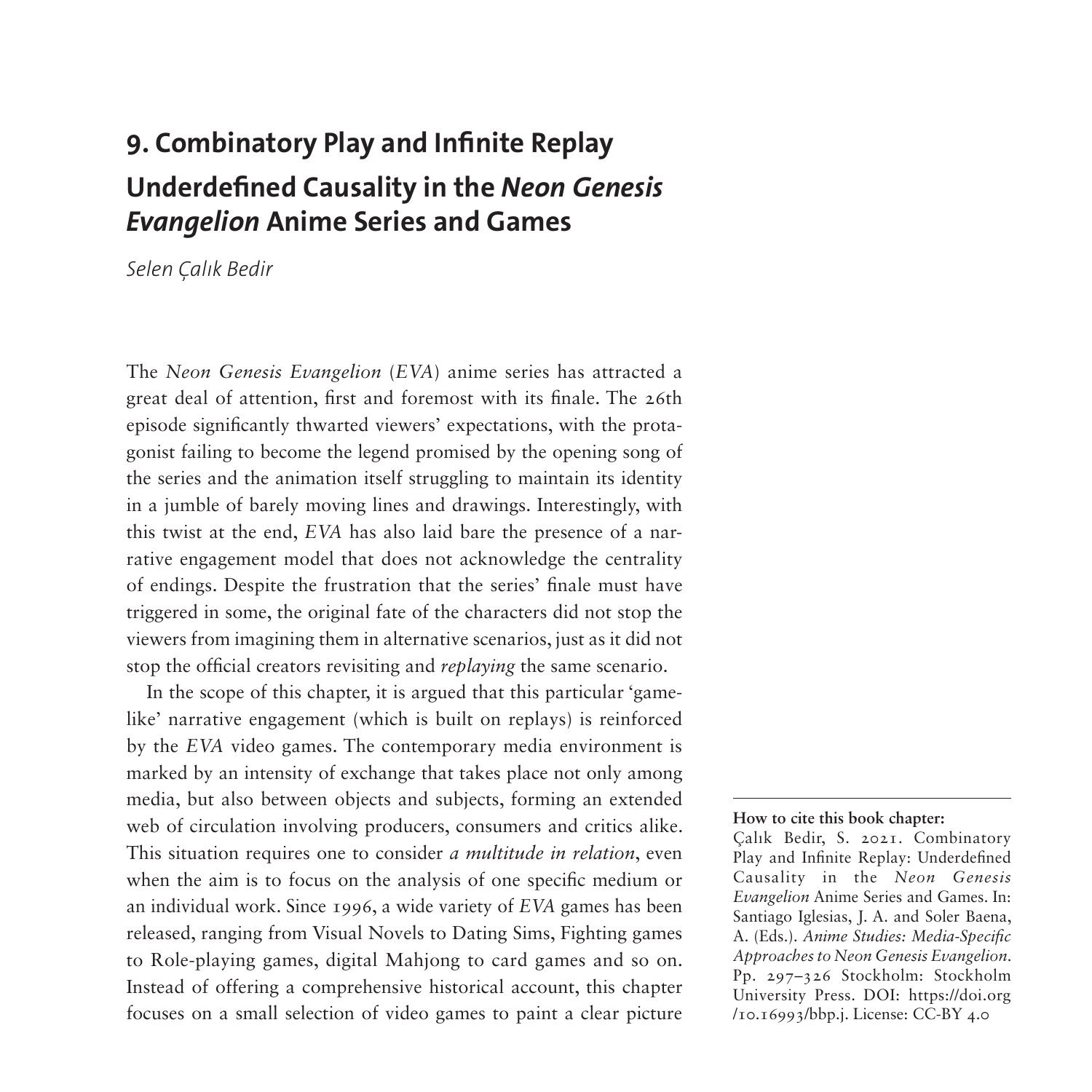of their peculiar interrelation with the narrative of the anime series. In doing so, the author attempts to develop a framework (which takes medium-specificities into account without necessarily prioritizing them) in order to address media relations in franchises such as *EVA* and to locate the centrality of a specific medium (if there is any), which comes forward as the anime series in *EVA*'s case.

In the scope of this chapter, 'gamelikeness' as a concept is derived from Hiroki Azuma's writings on the consumption of narratives in the postmodern age, and the medium-specificity of video games is explored in reference to Game Studies. In order to compare and contrast gaming experience with the experience of engaging with narratives, the author borrows Brian Upton's concept of 'play,' defined as "free movement within a system of constraints"  $(2015: 15)$ . Upton applies this concept to narrative and ludic engagement alike, noting that narrative play takes place in the mind as an interpretive and anticipatory process. Revising Upton's theory in the light of Azuma's, this chapter suggests considering narrative *replay* as 'combinatory play,' which is defined here as "free combination of narrative elements allowed by a suspension of causal constraints." Finally, as the video games' relationship with the anime series is discussed in connection with the weakening of causality in contemporary narratives and with serialization, this particular study can be categorized under Media Studies with a narratological bent.

Azuma brought together narrative media with games to discuss the significant change in audience engagement with popular narratives in Japan, a trend which seemed to have emerged with *EVA* itself. Employing the concept of 'play' to lay a solid ground for comparison and including the medium-specificity of games in this discussion yield even more insight into audience engagement in general. Taking these steps centers the discussion around *dominant* patterns of causality management. These patterns are dominant, but not absolute, as they are constantly contested and prone to change in relation to the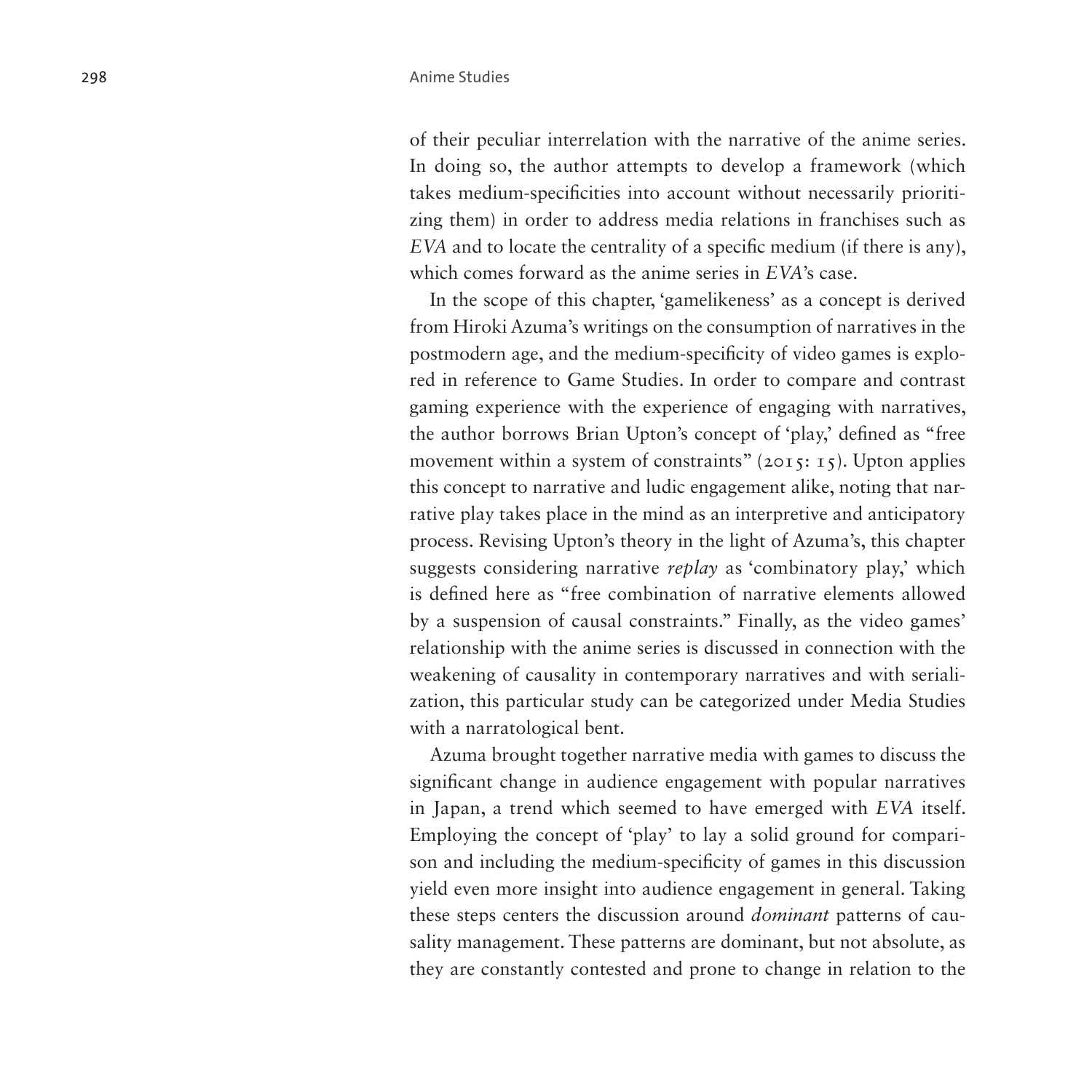constant interaction between media. The following discussion posits that, in this case, within the *EVA* franchise, the anime series is not only the start, but also the reference point in setting the model for causality management, according to which certain medium-specific features of the *EVA* games seem to be set aside.

### **Severing Characters from their Contexts**

In *Otaku: Japan's Database Animals*, Hiroki Azuma attracts attention to a rupture in audience engagement with narratives, which he demonstrates by comparing the wants and needs of *Gundam*<sup>[1](#page-2-0)</sup> and *EVA* fans.

[N]umerous fans of *Gundam* desired the completion and close examination of a singular *Gundam* world. That is to say, in their case they preserved the current passion for a fictitious grand narrative. However, even during the peak of the craze, the fans of *Evangelion* who appeared in the mid-1990s—especially those of the younger generation (the third generation of otaku)—did not really have a concern for the entire world of *Evangelion*. Instead, they focused exclusively on the settings and character designs as objects for excessive interpretation or 'reading up' (exemplified in derivative works), and for *chara-moe*. (2009: 37)

In Azuma's account, *EVA* fans stood apart from earlier diehard consumers with their disinterest toward the totality of the narrative they were consuming, or toward how the characters, their world and whatever should happen in that world (the main events of the plot) were particularly interwoven. The real source of attraction for them was any sort of *EVA*-related data that they could enjoy separately or in relation to other characters in different diegetic contexts.

Azuma relates this consumption tendency to Jean-François Lyotard's theories on the postmodern condition, especially to the disappearance of grand narratives. To put it briefly, along with postmodernity (which came to full bloom, according to Azuma, with the collapse of communism in 1989), widely accepted social ideals

<span id="page-2-0"></span>1. One of the biggest media franchises from Japan, which started off with the *mecha* (giant robot) anime series *Mobile Suit Gundam* (created by Yoshiyuki Tomino, released between 1979 and 1980).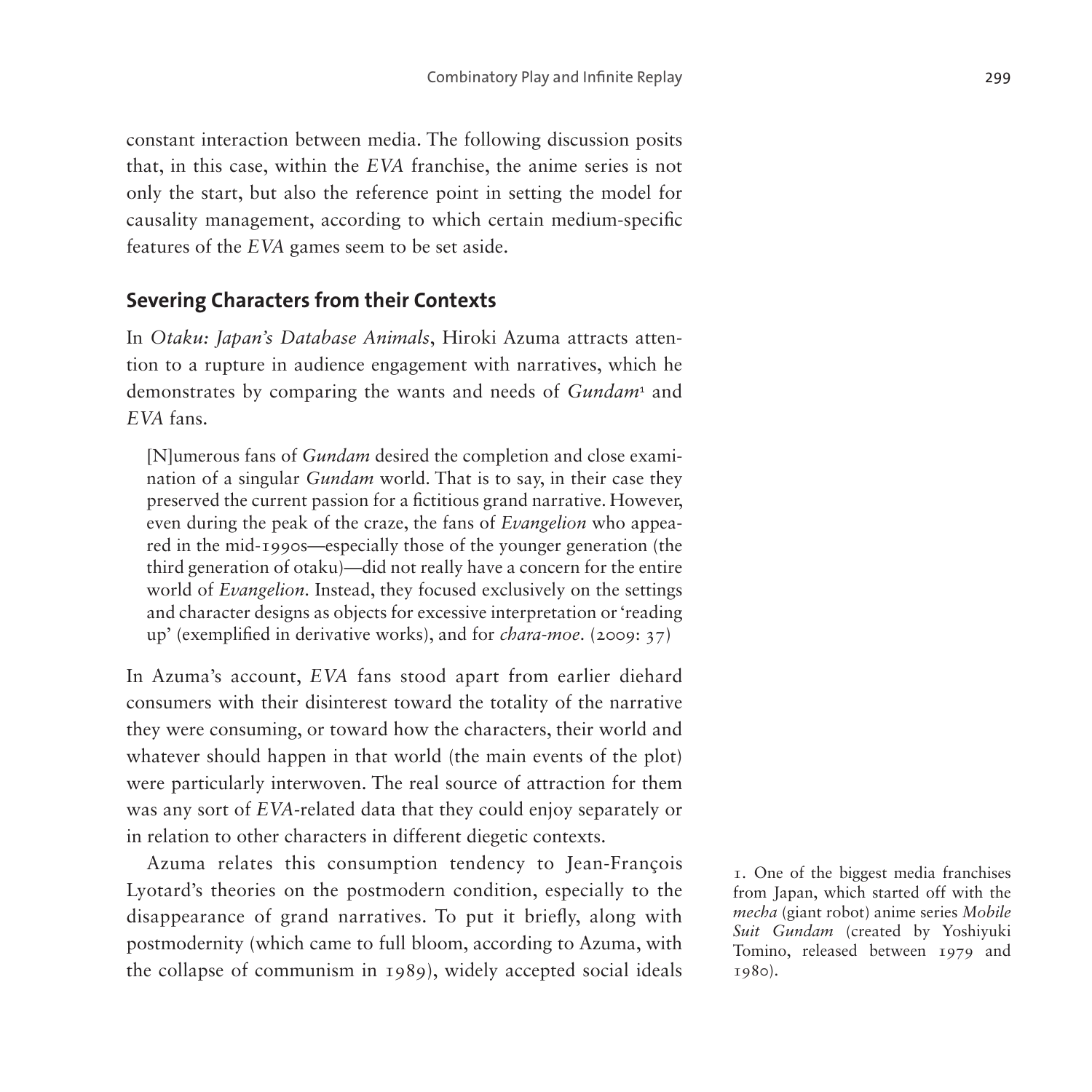that organized human life turned untenable. As a result, storyworlds seemed to be less and less guided by organizing principles as well, gradually leading to a disintegration of the once very closely knitted characters, setting and plot. In tandem with the advancing information storage and sharing technologies, especially with the widespread use of the Internet, both producers and consumers have grown familiar with massive sets of elements that compose narratives and gain meaning as they are combined. The perception of each work as a particular combination of such compatible 'database elements' has granted narrative consumption a gamelike quality as well, in the sense that it has enabled everyone to replay a finalized plot if they choose to, by taking the characters out of their diegetic contexts and building them new ones with an alternative set of pieces.

The possibility of taking characters out of their diegetic contexts may seem like a stark contrast between the mindsets producing contemporary popular narratives and works of realist literature where characters' fates are sealed by authors. However, it can be claimed that the birth of the circumstances loosening up this character-context connection (resulting in character mobility) goes back to the 19th century and manifests in a certain sense in realist narratives first. In *The Future of the Image*, Jacques Rancière points out that the proliferation of information, which reveals itself with the widening use of printing technologies and culture (2007: 16), finds its reflection in realist novels as a confusion of causal connections (2007: 121). These novels revolve around anything and everything that can happen in real life, and picture the mundane details of daily life alongside the phenomena that cripple human mind and agency in their gravity (i.e., traumatic events, such as war). In this manner, first of all, realism paves the way for combining narrative elements which are unlikely to come together. However, at the same time, it becomes particularly challenging for the reader to untangle the connections between them, hence to pinpoint the exact causes and to anticipate the exact outcomes of actions in the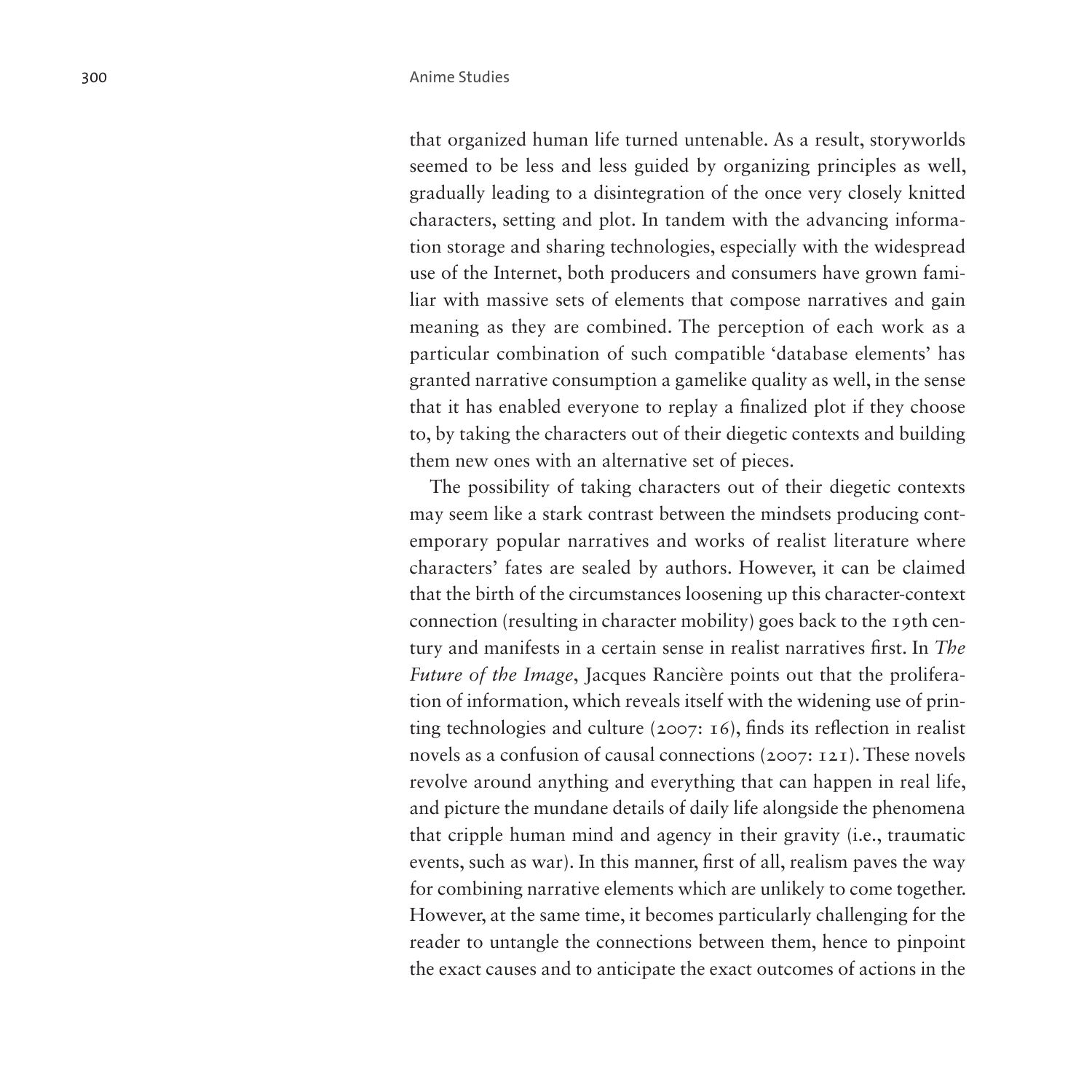depicted storyworlds. Be that as it may, the grand narratives still functional back in the 19th century set some limitations to hold the characters in check in realist literature. In *Oliver Twist*, for example, despite the fact that Charles Dickens gives the protagonist's name to his novel, the socio-economical status of Oliver becomes the most impactful factor defining how his fate unravels, as well as the most significant limitation which can be overcome only through meticulously interrelated chance encounters. This particular, uniquely woven contextual fabric makes Oliver who he is, and it is through Oliver that one can understand the figurative mold which gives him this shape.

At first glance, the *EVA* anime series seems to preserve the charactercontext connection when it puts an unexpected end to the journey of the characters as the context collapses literally in an apocalyptic scenario. The chaos that reigns in their world correlates with the characters' psychological as well as physical condition, making it impossible for them to take a stable position or form. However, perhaps as it is signaled by the fact that apocalyptic incidents are not unprecedented in the *EVA* universe (the story takes place 15 years after a cataclysm after all), the ending does not prove to be a point of termination. While the collapse of the diegetic context results in the disintegration of characters, characters' clear-cut depictions (which allow them to be recognized via any of their most dominant characteristics in any context) and the centrality of their emotions in the narrative (which occupies the attention that would otherwise fall on the other elements surrounding the character) prove enough to summon them back to life. As a result, it can be said that characters overshadow the context and emerge as the orbital axis of causality, making it possible to break down and reconstruct the chains of action and outcome in whichever way necessary to present attractive characters in an affect-inducing manner. Used to the wildest combinations of narrative elements already, both creators and audience engage with *EVA* in a gamelike manner, reimagining characters in different contexts regardless of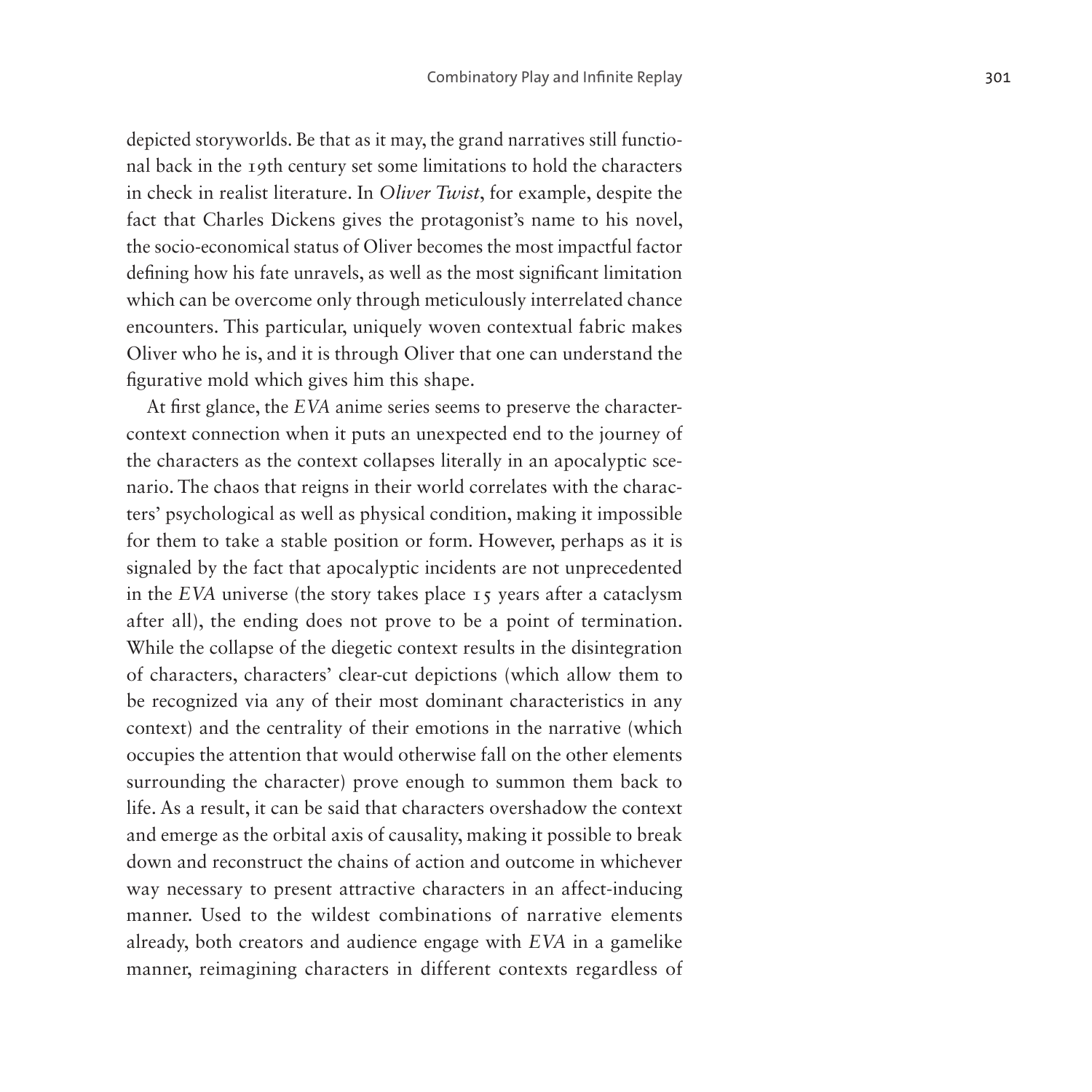whether or not it was the original intention of the director Hideaki Anno in the first place.

#### **Character-Driven** *EVA* **Games**

How about the *EVA* games? How are they aligned with the anime series that displays the above described gamelikeness? What kind of audience engagement do they offer? And how does this reflect back on the audience engagement with the anime?

As a wide variety of EVA games has appeared since 1996,<sup>[2](#page-5-0)</sup> it is in fact quite difficult to make sweeping statements while addressing the above questions. Luckily, an earlier study on the relation of video games and another popular anime-manga series, *NARUTO*, provides an excellent starting point. Studying four *NARUTO* video games in detail, Martin Roth demonstrates the inapplicability of Azuma's theory to video games, particularly with regard to the formation of characters. Roth states that game characters should be considered "beyond their appearance and names, little more than empty shells that can be filled with content or functionality as demanded" (2013: 251). In Azuma's understanding, the characters of gamelike narratives feed on a huge database of distinguishable features. The video games discussed by Roth maintain the looks of the *NARUTO* characters, which produces a direct visual connection between the games, the manga and the anime series. However, it might be said that the characters in the discussed games are pretty much hollowed-out versions of the original characters. Roth explains that particularly in fighting games, for programming reasons and for balancing up the experience of playing with one character instead of another, the behaviors assigned to characters largely overlap in a fashion that erodes characters' particularities beyond their looks. Moreover, gamers may be allowed to challenge friendly characters on the battlefield or to form unlikely alliances with sworn enemies, despite how unimaginable it would be to see such actions performed in the original plots.

<span id="page-5-0"></span><sup>2.</sup> Over 30 titles according to the Computer Entertainment Rating Organization (CERO) website.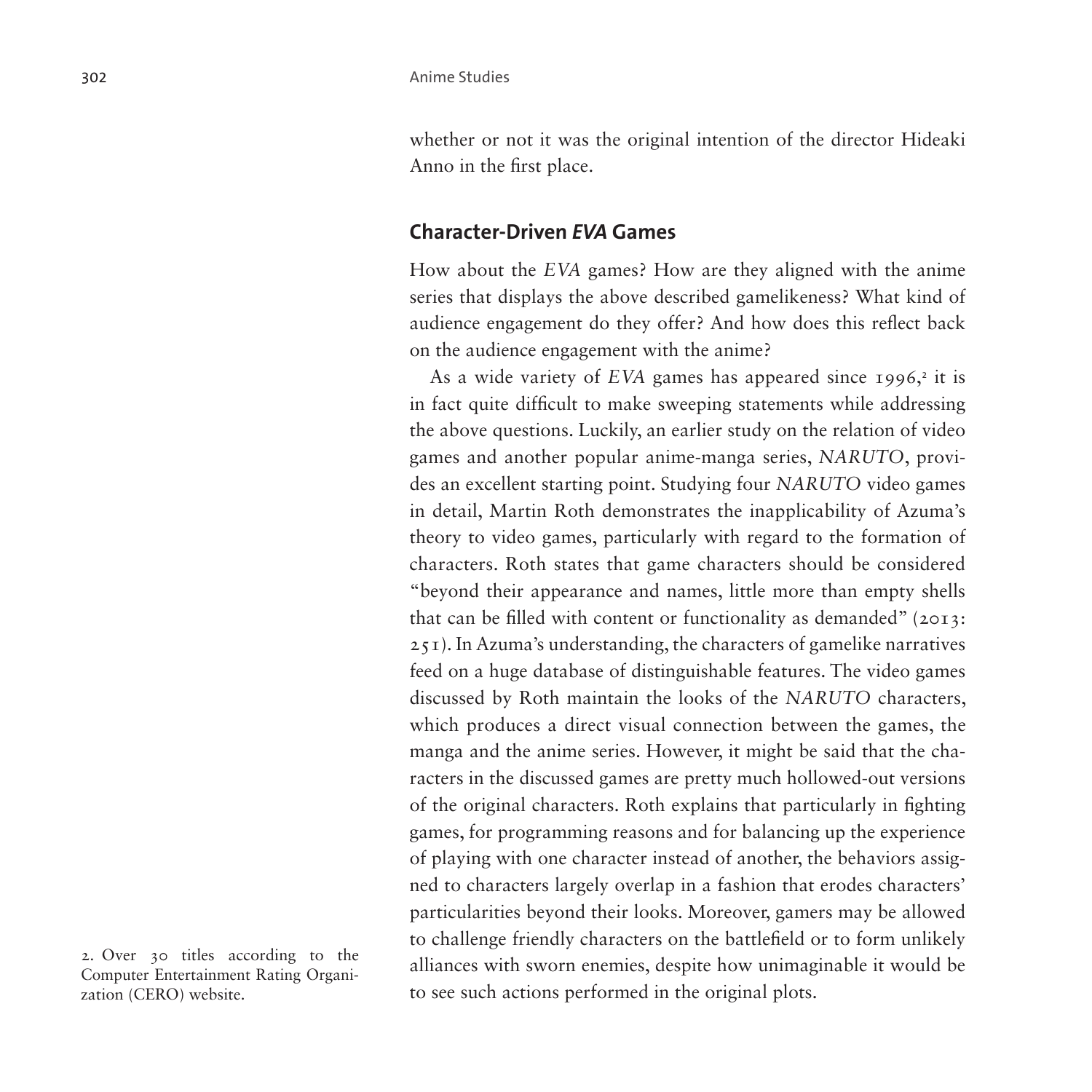With a selection of titles featuring battle modes at the very least, Roth also demonstrates that video games *do not* have to tell stories. This fact, though apparent, is necessary to underline especially in cases where the experience of playing games is compared to audience engagement with narratives. The term 'narrative' can be taken as the semiotic representation of a world, populated by characters and displaying change over time, as well as a sense of causality.[3](#page-6-0) In this sense, it is possible to talk about narrativity in video games as well, despite the once popular divide between this particular medium and narrative media. At the beginning of the 2000s, certain scholars (self-labeled as the ludologists) reacted to the tendency they spotted in narratological analyses to reduce video games to just another storytelling medium, and advocated centralizing the distinguishing features of the medium instead. The ensuing ludology-narratology debate settled over time with the emergence of more nuanced approaches underlining the potential of the medium to tell stories, while recognizing the primacy of its interactivity.[4](#page-6-1)

*NARUTO* games intersect with the anime and manga on several occasions as they allow players to control and interact with a long list of characters from the entirety of the series. But as Roth demonstrates, some of these games (especially of the fighting genre) and some modes offered within separate games mainly aim to engage players in a cyclical interactive experience: to explore the range of possible actions enabled by the game system, pick the most advantageous ones to perform and carry on doing so based on the output produced by the system. The fights themselves may not reveal extra data about the storyworld or make a significant contribution to story progress; rather than that, they prioritize the practice of honing gaming skills crucial to the in-game progress. The pleasure taken from such games has a direct connection with the quick display of control skills, and playing *NARUTO* games makes a distinct contribution to the engagement with the whole media franchise thanks to this particular experience it offers. Beyond the looks of the characters, the game establishes its

<span id="page-6-0"></span><sup>3.</sup> For a detailed definition, see Ryan (2003: para. 1).

<span id="page-6-1"></span><sup>4.</sup> For a detailed account, see Simons (2007).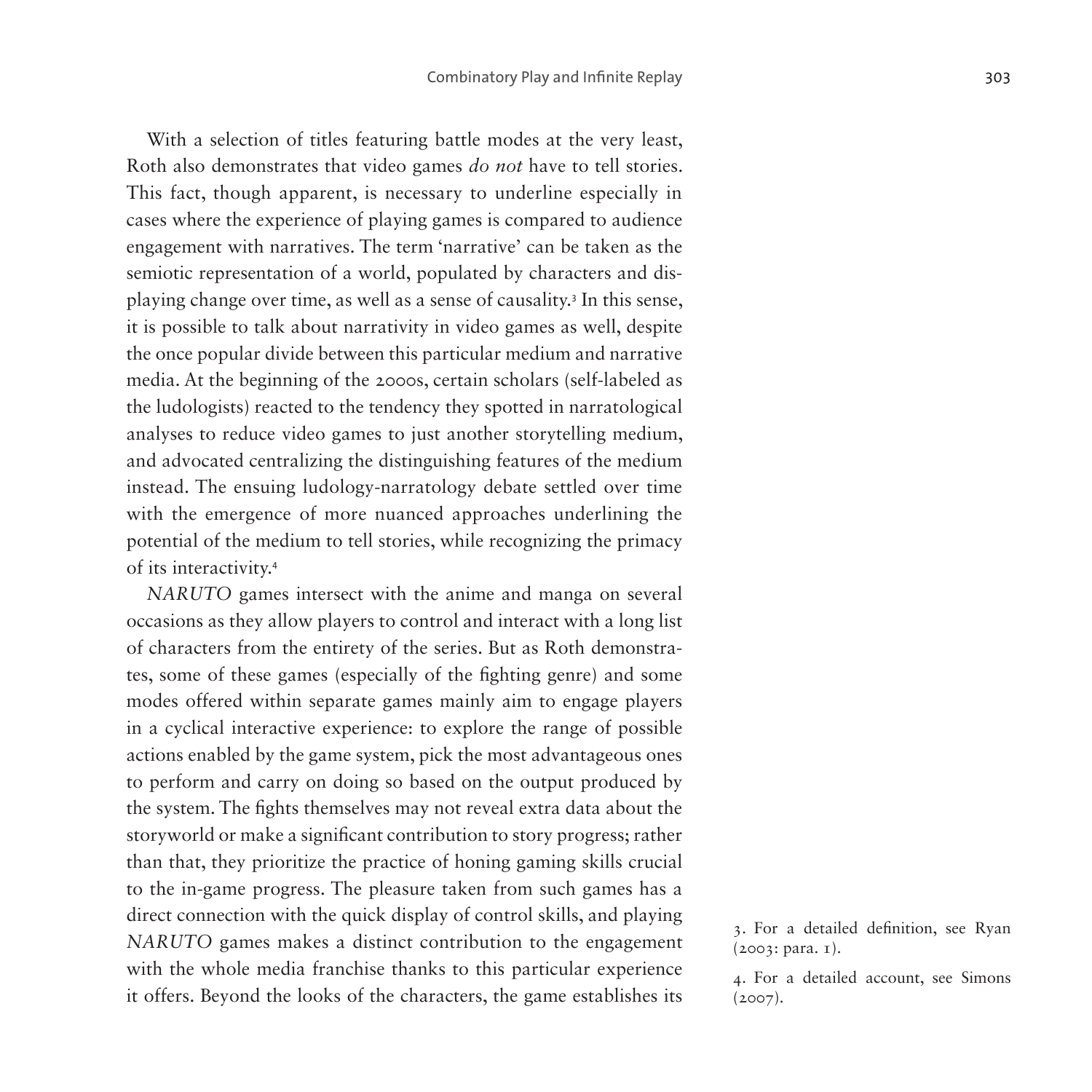relationship with the original story via cutscenes (video clips) interspersed between fights. However, these cutscenes are not necessarily presented in temporal or causal connections with the fights either. After dealing the last punch in the ring, a character can appear in a completely different setting engaged in a completely different action. These examples reveal clearly that narrative coherence is not among the primary objectives for such games.

These observations by Roth can also be applied to *Neon Genesis: Battle Orchestra*. *Battle Orchestra* is a fighting game that comes with a rumble mode enabling up to four different Evas (the mecha controlled by the main characters of the series) or Angels to attack each other without necessarily abiding by the 'facts' set straight by the series. But among the rest of the *EVA* games there is a significant number of narrative-oriented and character-driven titles. The prime examples of these would be Visual Novels (such as *Girlfriend of Steel 1* and *2*) and Raising simulations (*Ayanami with Asuka Raising Project*, *Shinji Ikari Raising Project*, etc.) that centralize the engagement with the characters from the series and excite *EVA* fans, especially with the opportunity to form a direct connection with exactly *who these characters appear to be in the series*. Azuma defines visual novels as "multistory, multiending novels . . . that can be 'read' on the computer screen with images and sounds" (2009: 75). Raising simulations, on the other hand, put players in a more active position which requires observing a high number of interrelated variables and overseeing characters' growth by carefully balancing their use of limited resources (i.e., time that can be spent on certain actions). To generalize, the common goal of these more character-centered *EVA* games becomes traversing the game and observing the characters in different contexts as a result of players' well or poorly made decisions. While control skills are largely swapped with instances of clicking, the physical performance of the players is replaced with their capacity of perseverance for the love of discovery. However, interestingly, despite the fact that this is precisely the structure that inspires Azuma to develop his theory of narrative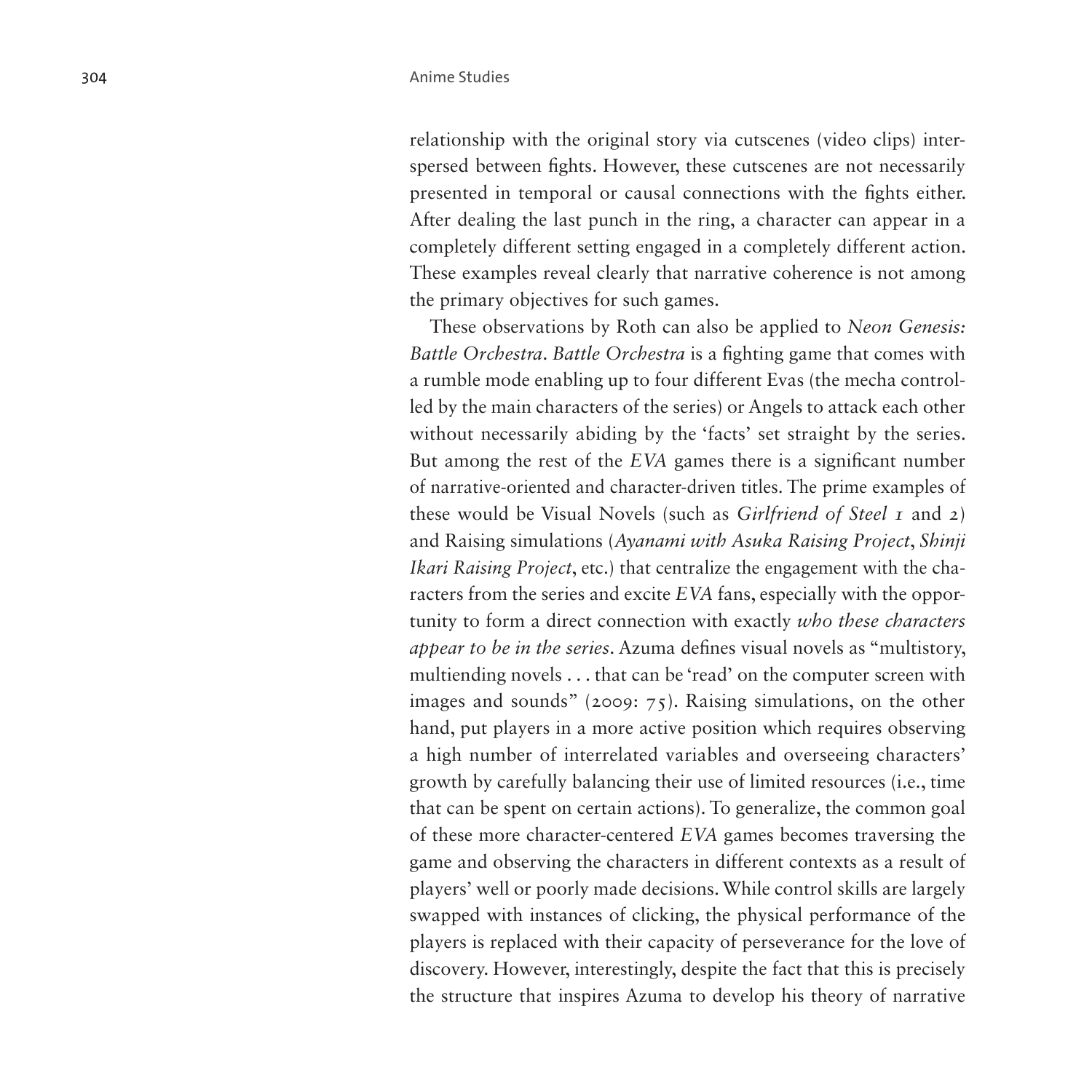consumption revolving around the primacy of the character, we can find a sort of 'characterlessness' in these games as well.

For example, an online event guide describes one of the possible routes for character development in *Ayanami with Asuka Raising Project* in the following fashion:<sup>[5](#page-8-0)</sup>

Conditions: Sensitivity is above 200 Fatigue is higher than morality Comments:

Have you ever wondered what Rei [Ayanami] would be like with Asuka's personality? Well, get this state and you can find out! You'll know when you've gotten this when Rei poses, her head held high and a confident smirk on her face. She'll occasionally disobey poor San'i and go off and do her own thing (despite the schedule) but she's still kind at heart. I believe there's an event where she runs away from home and comes back when San'i is angsting while it's raining heavily, but I'm not too sure how to trigger it. (GrunGast82 2004)

In order to describe the consequences of reaching the above-listed conditions, the author of the guide suggests that we imagine how Rei would look if she had the personality of Asuka. In other words, the author invites us to imagine a familiar character acting completely out of character, saying things another character would say with the expressions commonly seen on that other character's face. Although this may sound like a total erasure of character, it may also be considered the proof of *how a character can be reduced to her most defining parts*. In this case, Rei's appearance (minus her usual facial expressions) is chosen from the sum of her character traits established through the series. Moreover, the same event guide also reveals that choosing to engage with Asuka in the same game basically presents the same outcomes if the gamer is to follow the same instructions.<sup>[6](#page-8-1)</sup> This being the case, it is only the visuals that should convince us that Asuka (instead of Rei) is the one we are engaging with.

<span id="page-8-0"></span>5. The following quote employs informal use of English. Grammar mistakes are left unedited on purpose.

<span id="page-8-1"></span>6. Final note of the guide's author reads: "All the above also apply to Asuka, except Asuka's normal state (low social skill) can be described as 'Grumpy,' while her normal state (high social skill) is the Asuka we all know and love."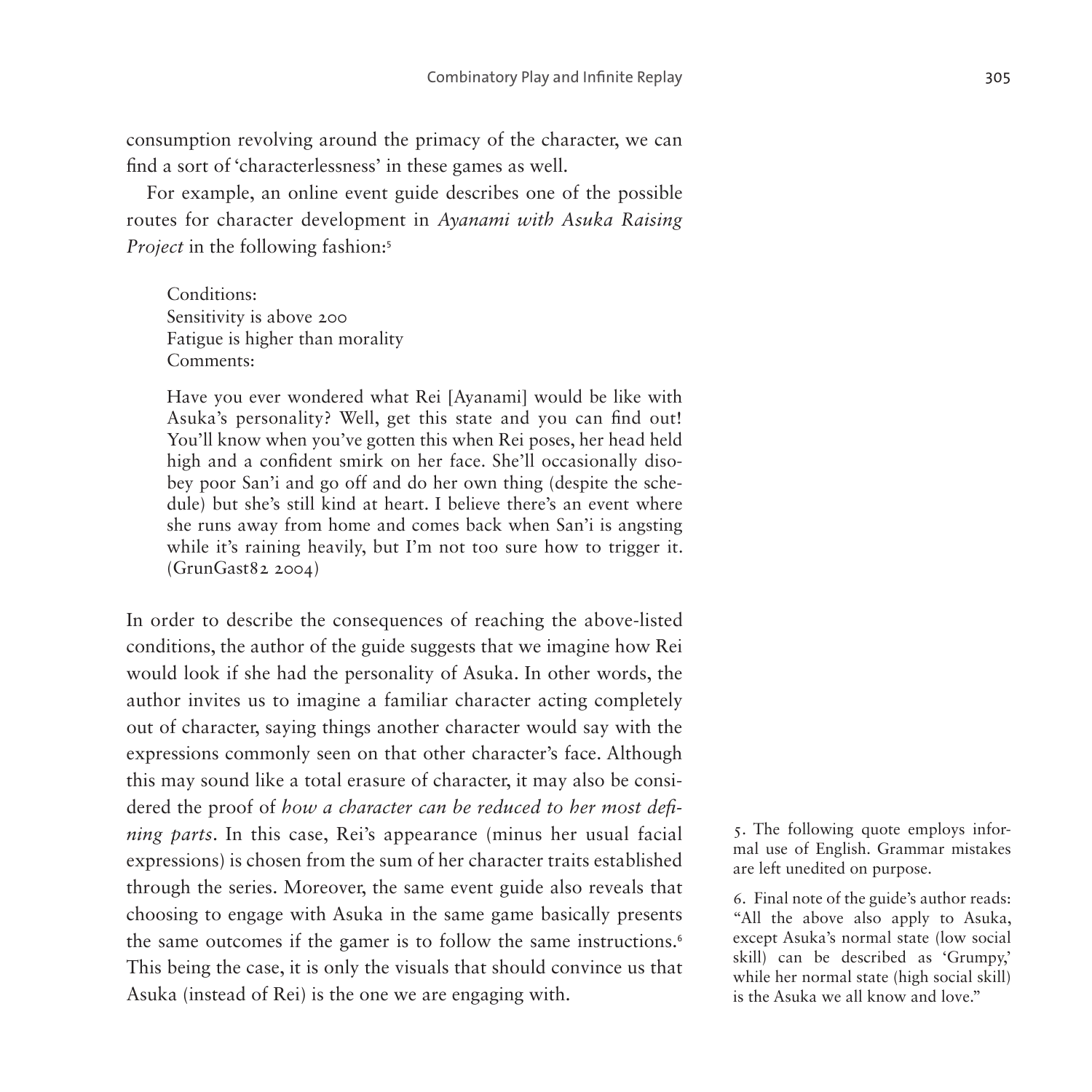It is safe to assume that playing the same game with a second character would not be that challenging or enjoyable for a person who is interested in mastering simulations in general. Mastering this particular simulation means reaching favorable states by closely observing the interrelation between variables such as sensitivity and fatigue levels and making decisions accordingly. The second run of the same game, on the other hand, should be rewarding rather for those who aim to see precisely such variations of Asuka (available combinations). The very first sentence of the excerpt above finds its target audience right away: this game is right for those who have wondered what Rei would be like with Asuka's personality.

## **Causal Connections in Story Generating Games: The Case of**  *Neon Genesis Evangelion 2*

Among the *EVA* games, another title that stands out is *Neon Genesis Evangelion 2*. *NGE2* is a very complex dating simulation (which requires a skillful management of resources to win the non-playable characters' affection) interspersed with (real-time) combat. During combat, the controls grow more challenging than simple clicking, and players need to pay attention to timing while developing their strategy. Consequently, the branching of the story is not solely decided by the choices of the gamers, but also by the results of the battles and the additional points collected throughout the game. In comparison to the Raising simulations discussed above, there is a higher number of conditions to meet in *NGE2*. But this complexity comes with its own advantages.

*NGE2* bases its reward system on the discovery of alternative scenarios circling around familiar characters, spiced up with the opportunity of forming romantic relationships with them. First of all, the PlayStation Portable (PSP) version of the game released by Bandai in 2006, *Neon Genesis Evangelion 2: Tsukurareshi Sekai—Another*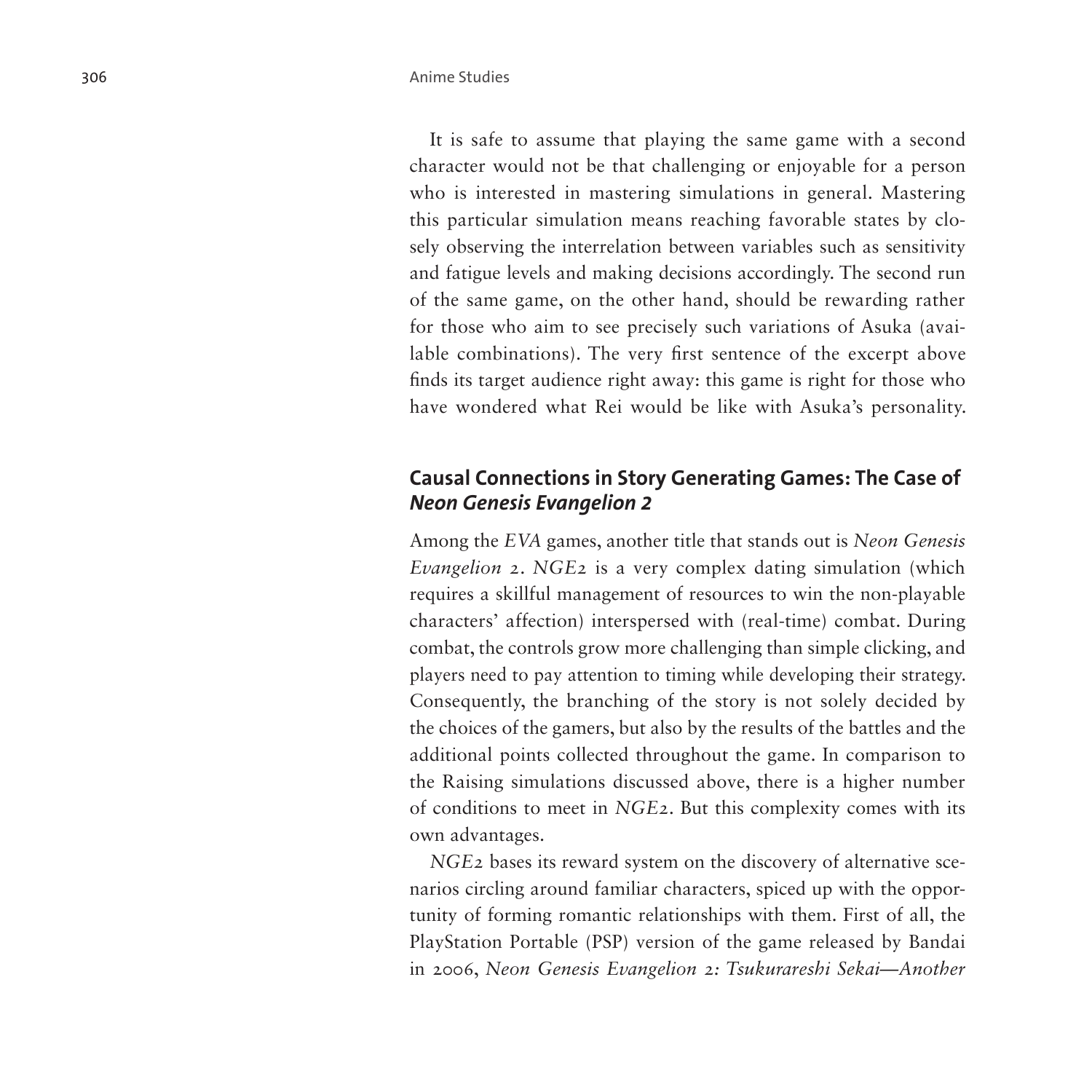*Cases*, contains extra scenarios, as well as revisions of those presented two years earlier in the PlayStation 2 version. Second, both versions of the game reveal some information allegedly sanctioned by Anno himself; the canonicity of the so-called 'Classified Information Files' is debated, but intriguing in any case. Third, according to a statement of *NGE2*'s system project manager, the team wanted to incorporate Anno's view of *EVA* into the game, reflected by the fact that the system itself was named Anno AI.[7](#page-10-0) Lastly, the same press release reports Anno himself saying that while he is not planning to make a sequel to *EVA*, he would like to see the audience produce their own *EVA* story via this game (Dengeki Online, 2003). This statement alone shows how *NGE2* is supposed to connect us directly with the series by functioning as a call to write one's own *EVA* story with the data *from the series*, but also echoes the narrative consumption style that leads the audience to imagine what else could have been.

*NGE2* and the *EVA* series are purposefully connected in the manner described above. However, it doesn't mean that these differing media take the audience through the same process. The diversity among games (from games with a clear goal to those with no winning states, games that require the use of certain materials as opposed to those that don't, games of chance, make-believe, sports, etc.) makes it quite challenging to come up with a simple and inclusive definition. By taking a comparative look at the available definitions and listing the most common traits, Katie Salen and Eric Zimmerman propose the understanding of game as "a system in which players engage in artificial conflict, defined by rules, that results in a quantifiable outcome" (2004: 80). While this is a good definition, as games can also tell stories, counterposing them to narrative media is one other step to delineate the limits of the medium further. One of the big names in Game Studies to discuss medium-specificities, Espen J. Aarseth, starts his seminal work *Cybertext* with an attempt to exemplify the main feature setting narrative engagement apart from play.

<span id="page-10-0"></span>7. It is even recommended to imagine the thoughts of the director when playing the game the second time (Dengeki Online, 30 October 2003).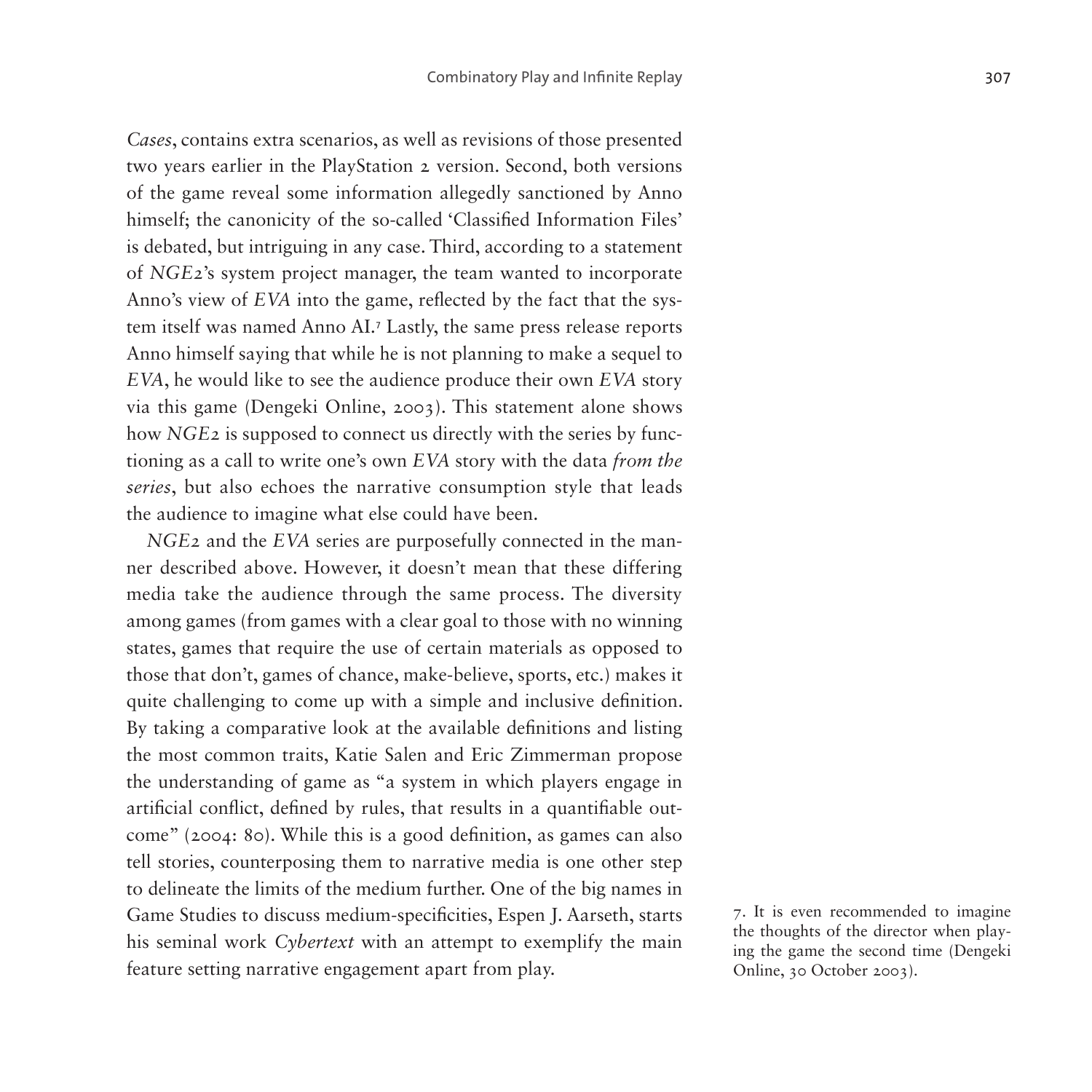A reader, however strongly engaged in the unfolding of a narrative, is powerless. Like a spectator at a soccer game, he may speculate, conjecture, extrapolate, even shout abuse, but he is not a player . . . He cannot have the player's pleasure of influence: "Let's see what happens when I do *this*." The reader's pleasure is the pleasure of the voyeur. Safe, but impotent. (1997: 4; emphasis in the original)

At first glance, the focus in Aarseth's comparison seems to fall on the passivity of the readers who show only a trivial physical effort to witness story development, but cannot influence the course of action. However, there is one more point of equal importance. 'The player's pleasure of influence' seems to depend on *the system's ability to produce the outcome of the action that players initiate*. Following the footsteps of Aarseth, Gonzalo Frasca presents traditional narratives as the exact counterpart of simulations and underlines the fact that games enable objects to react to the input provided by the gamer by modeling their behaviors:

Traditional media are representational, not simulational. They excel at producing both descriptions of traits and sequences of events (narrative). A photograph of a plane will tell us information about its shape and color, but it will not fly or crash when manipulated. A flight simulator or a simple toy plane are not only signs, but machines that generate signs according to rules that model some of the behaviors of a real plane. (2003: 223–224)

As these quotes attest, first of all, both Aarseth and Frasca seem to consider the game players' freedom to explore in-game possibilities and the control they have over (characters') actions as the prominent features of ludic engagement. However, as discussed earlier, the consumption of gamelike narratives gives a considerably more active role to the audience. The consumption model presented by Azuma goes beyond an individual's comprehension of 'descriptions of traits and sequences of events'; it allows and encourages the audience to go through several reiterations of the same story and to modify it if desired. Therefore, in the comparison between games and gamelike narratives,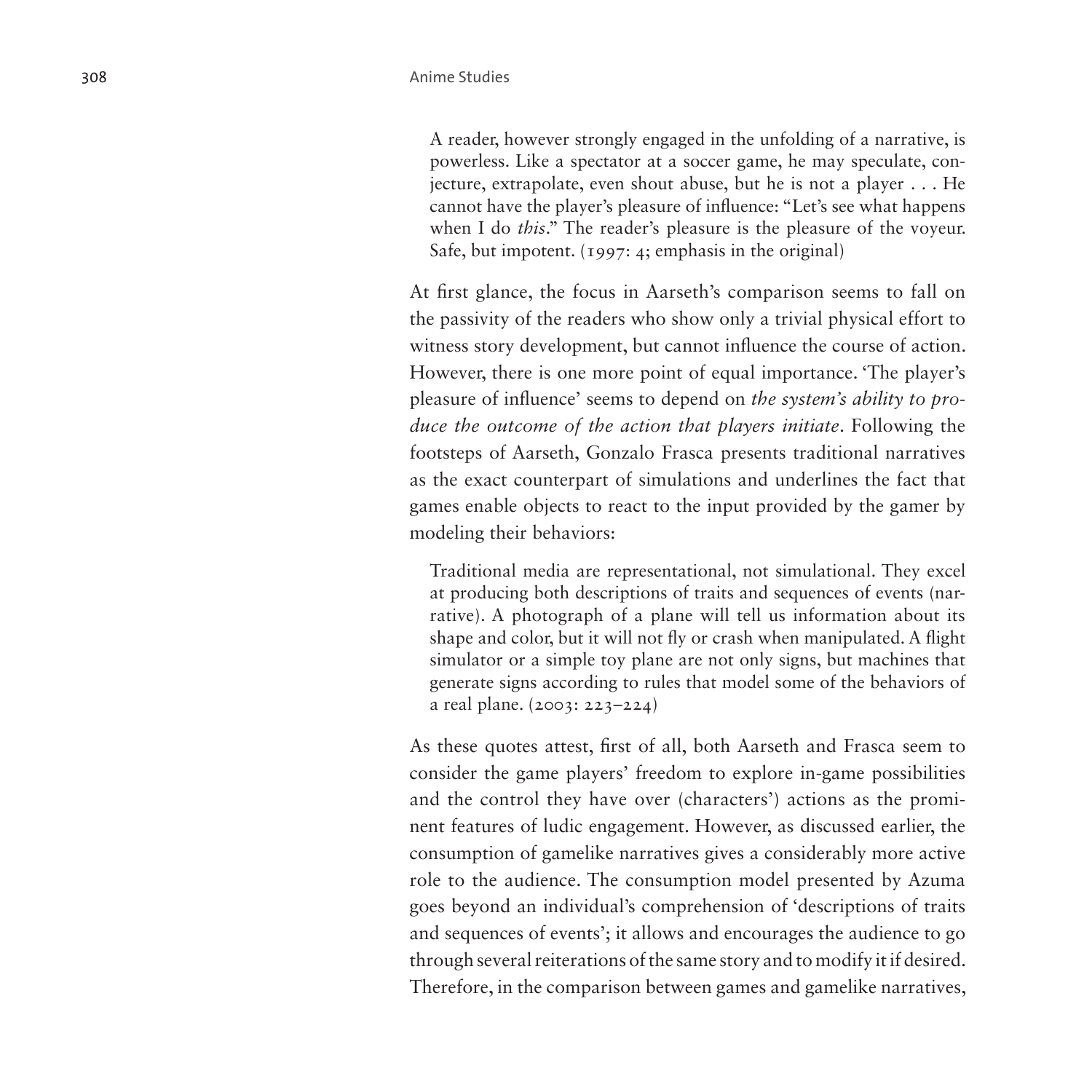the following fact underlined in both of the above quotes plays a more decisive role: games can *simulate* the outcome of an action (falling within the range of actions enabled by the game system) that the gamer prefers to perform. The outcomes of the gamer's 'non-trivial efforts' (which may go beyond decision making, and involve skills of problem solving, coordination, etc. depending on the game) are calculated according to a certain set of rules that regulate possibilities in the gameworld (modeling). These outcomes may or may not display narrative value.

At this point, let us turn to another unofficial online guide, this time for the extended *NGE2* for PSP, to have a better understanding of how the *NGE2* games work.[8](#page-12-0)

– SCENARIO 02: Shinji Ikari –

TITLE: "I like this world, though" MAIN TARGET: Get along with every other character and beat the EVA Series. CHARACTER SKILLS: Work (10), Knowledge (10), Self Defense (02) and Synchro (10) CHARACTER STATS: A.T.: 42 / IMP: 90 SLEEPING TIME: From 01 a.m. to 07 a.m.

In this Scenario, Shinji must try to get along with every other character (except PenPen), so he can feel more comfortable with his life in Neo Tokyo-3. Shinji must raise his relationship values with everyone at +700, and everyone must feel for him the same high relationship values. This is quite tough to achieve, especially without the help of any special item like "Unbreakable Heart."

Once you reach +700 values with someone who also feels +700 values for Shinji, a scene will activate in which Shinji and the character share an intimate (and usually fun) event that develops their friendship. These events will only appear when you enter at the required place for each character:

Misato's apartment (before 4 p.m.): Misato, Asuka and Kaji. School (studying time): Hikari, Kensuke and Gendou.

<span id="page-12-0"></span>8. The following quote employs informal use of English. Grammar mistakes are left unedited on purpose.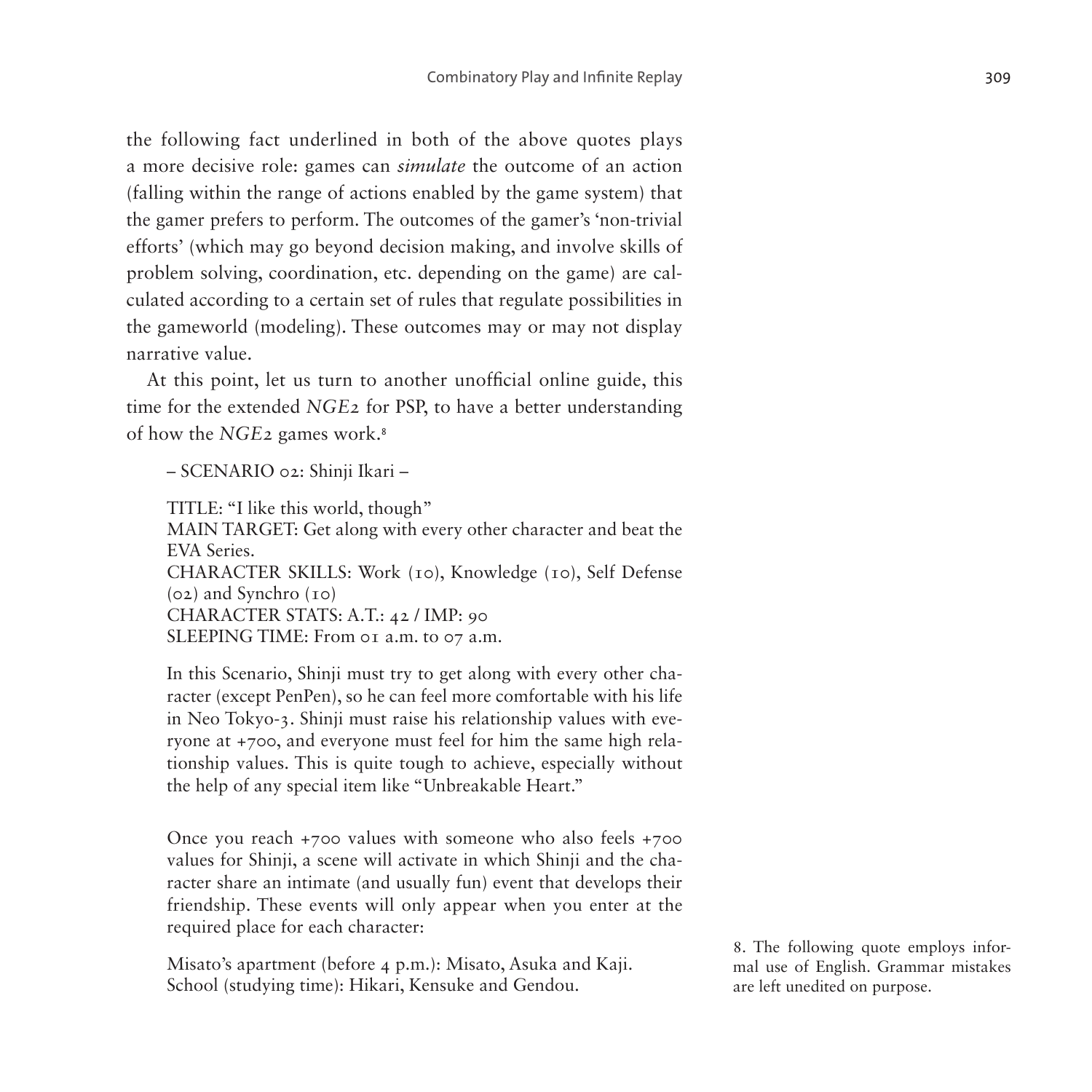Convenience Store: Hyuga  $(7-I<sub>I</sub> p.m.)$  and Touji  $(3-9 p.m.).$ NERV: Fuyutsuki, Maya, Aoba, Kaworu, Rei and Ritsuko.

[Jumping to instructions on battle]

The order of the battles is random (except the first against Sachiel), and they can get quite tough depending on your ability, stats, and the help that you get from other Pilots. I recommend you to do a lot of training with other Pilots. Not only it will raise your Synchro, but also will enhance your relationship.

You will know that the EVA Series are about to attack when the DefCon has all turned red but still no Angel attacks. Once you enter NERV, you will watch many scenes. Misato (or your favourite NERV Personnel person) will come to rescue you, and then your Self Defense will be important to survive. (If you happen to die here, reload your game: it's a random event, actually, although the higher Self Defense, the higher probabilities that both you and the Misato will survive.) After this, the battle against the EVA Series will begin. Defeat them to watch the ending.

Note that if any character dies for any reason during this Scenario, you will not be able to get the best ending. (Pler 2008)

This lengthy excerpt proves very helpful for demonstrating how the game system generates a multiplicity of *EVA* stories based on gamers' non-trivial effort, as well as elucidating the causal connections that the game relies upon. First of all, both *NGE2*s make it possible to test out the consequences of a wide variety of actions. In this particular scenario found in the *NGE2* for PSP, as Shinji needs to raise his relationship values, the player may decide to have him engage in a conversation, or smile at or even kiss other characters at a given time. This freedom of action is way more emphasized if we consider that the scenario above is only one of the 18 scenarios found in the game.

However, as in any other game, only certain actions are possible in this version of *NGE2* and only some of these actions are desirable, granted that the aim is opening alternative routes for plot development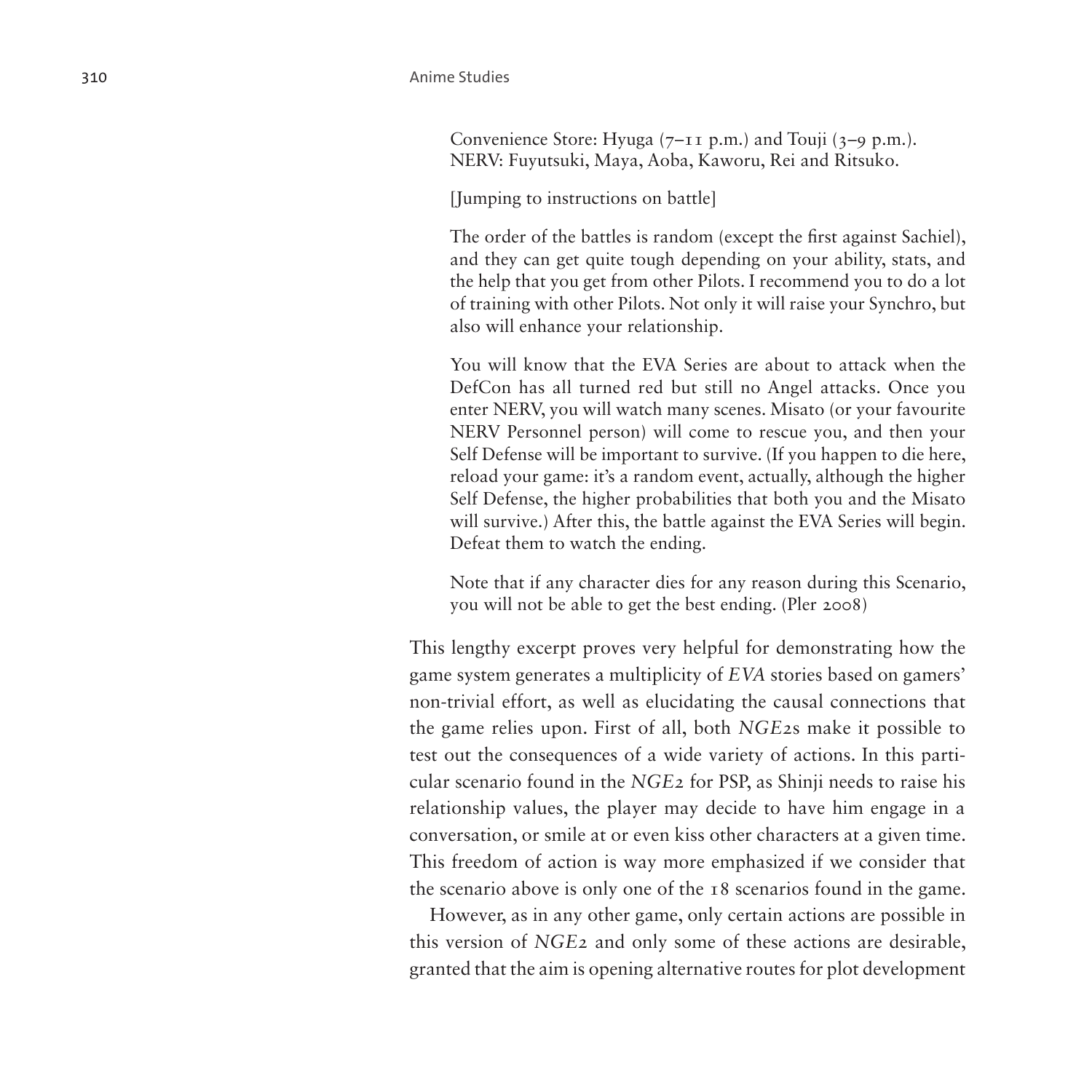and completing the game. In the given scenario, while it is up to the player to decide what Shinji will do, the character's actions will have to fall within the range set by the game system and should earn him over 700 relationship points for successful completion. These points can be collected by performing one's own selection among a variety of actions which are assigned numerical values, hence are swappable in terms of their long-term, cumulative consequences. But the guidebook also reveals that some actions have direct consequences on whether and how the game will progress. For instance, although it is possible to reach an ending despite casualties, in order to get the good ending one needs to keep every character alive in this particular scenario. Then, if the goal is first to progress and then to discover all the routes for plot development and endings, staying within certain parameters will be the only way to reach that goal. In other words, the general outlines of the narrative and the consequences of narrative significance (breaking points in the fates of characters and their interrelations) are largely predefined.

That being said, randomness does not stay entirely out of the picture either. In the given scenario, in order to reach the listed consequences, one should meticulously follow the guidebook and collect points as advised. Nevertheless, whether Shinji will live to see the final battle depends on a randomized event. In fact, as Greg Costikyan states, randomness plays a bunch of significant roles in games: "it adds drama, it breaks symmetry, it provides simulation value, and it can be used to foster strategy through statistical analysis" (2013: 86). However, as Costikyan immediately adds, incorporating the random is also pretty risky, for "in excess, it imbalances games, it can foster a sense that success is a consequence of luck rather than excellent play, and it can produce frustration when a streak of bad luck affects a player" (ibid.). While adding variation to gameplay (thus individualizing it), as well as reinforcing the element of surprise, randomization reduces the non-trivial effort of the player to an act of chance.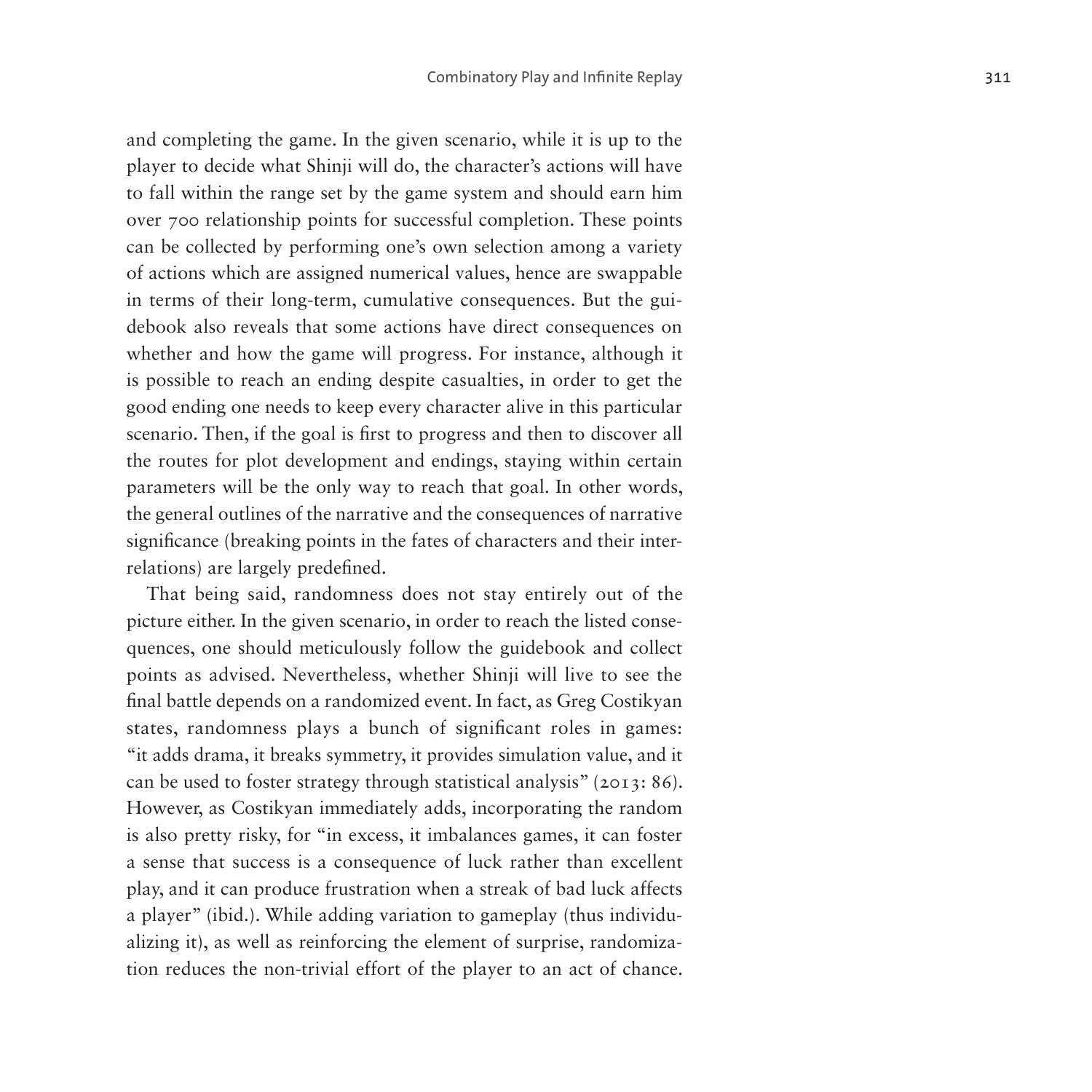Therefore, game designers usually aim to strike a good balance in randomization, and harness the sources of uncertainty.

With randomness involved in its 18 scenarios, *NGE2* for PSP presents a wide variety of possible actions and invites gamers to explore alternative routes for plot development again and again for long hours. However, while relying further on randomization can increase replayability even more, both *NGE2*s opt for keeping it at a certain level. In addition to the warnings by Costikyan, in the case that randomization is maximized in games such as the *NGE2*s, it is inevitable that asymmetries will arise between the stories to emerge. Due to chance factor, some stories might end simply too early, before any significant change is observed in the state of characters or suddenly after a long and unrepeatable gaming session. Instead, in the *NGE2*s, causal connections are built in advance to ensure that these sessions can produce meaningful *EVA* stories with equal dramatic impact to that of the series. Seen from a different angle, the guidebook reveals not only the possibilities enabled by the *NGE2* systems, but also the certainties it rests upon. In the given scenario, most obviously, if the players manage to keep Shinji alive with over 700 points, it is certain that the game system will reward them with the promised ending. Then, it is only through this emphasis on causality and by assuring the birth of certain consequences that the *NGE2*s emerge as storytelling games.

## **Narrative Play vs. Narrative Replay, or Anticipatory vs. Combinatory Play**

The fact that gamers play an active role as they engage with an interactive medium is mentioned quite often as a specific aspect in research on games. However, it would be misleading to think of narrative engagement as an entirely passive activity. In fact, Brian Upton suggests that engagement with both narratives and games should be considered an experience of play, which he defines as "free movement within a system of constraints" (2015: 15). From this point of view,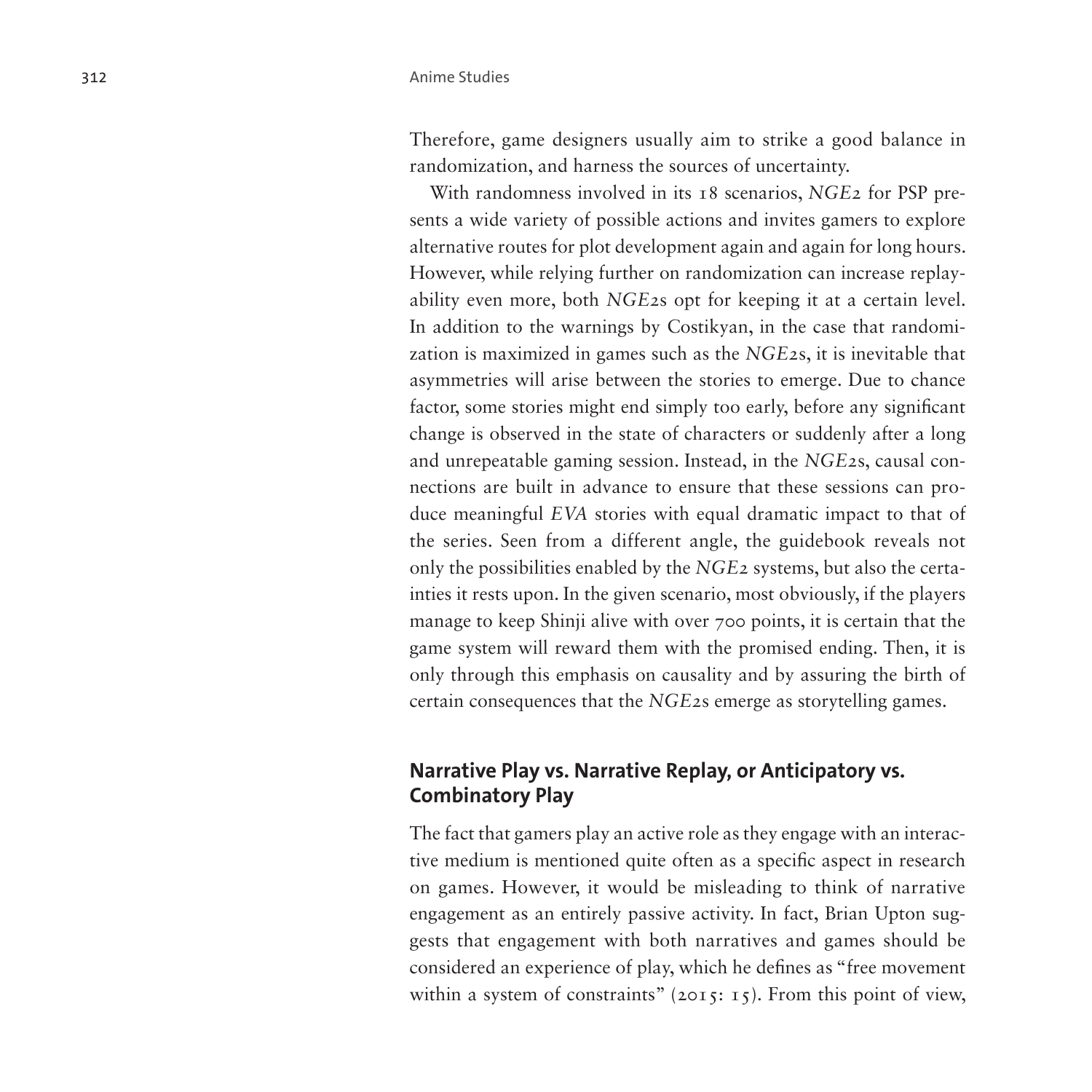the activity of interpreting what is happening in a story and anticipating what will happen next becomes the counterpart of gamers' activity that is both limited and enabled by rules. Play in general requires players to map out the potential field of action, but while gamers face the consequences of the actions they choose, readers or cinema goers have their guesses tested out as the story unfolds. In this sense, narrative play becomes an active mental exercise. However, as discussed in the very beginning, gamelike narratives encourage if not necessitate the audience to give a more concrete form to their mental experience by producing alternative stories in the form of derivative works.

In realist literature, although trivial things and events occupy the stage along with grave occurrences, the causal axis for plot development stays very clear. The consequences of actions are supposed to be defined to a great extent by the rigid grand narratives of the 19th century, while unlikely developments are meticulously woven into the story as wild twists of fate. With the waning of grand narratives, the possibility of turning readers' mental activity into an autonomous re-creation process has gradually gained visibility. The liberation and materialization of audience experience emerged as an option, thanks to, first of all, the media environment. The increasing accessibility and consumption of narratives enabled the audience to identify the most common elements and patterns in different works. As a result, it became possible to think of new narratives as variations of the already present ones. With every 'new' version of a familiar story, with every new connection between actions and their consequences, it becomes clearer that everything, no matter how unexpected, is potentially explainable. This being the case, everything becomes possible in any given storyworld. Some narratives embrace this possibility and display a blatant lack of causal organization. As the audience's understanding of the field of possible actions grows vague, even when the ending of a story is revealed at its very beginning, the route that will lead to that end remains a mystery. The use of familiar narrative elements is crucial for the process of anticipation, but not entirely enlightening either.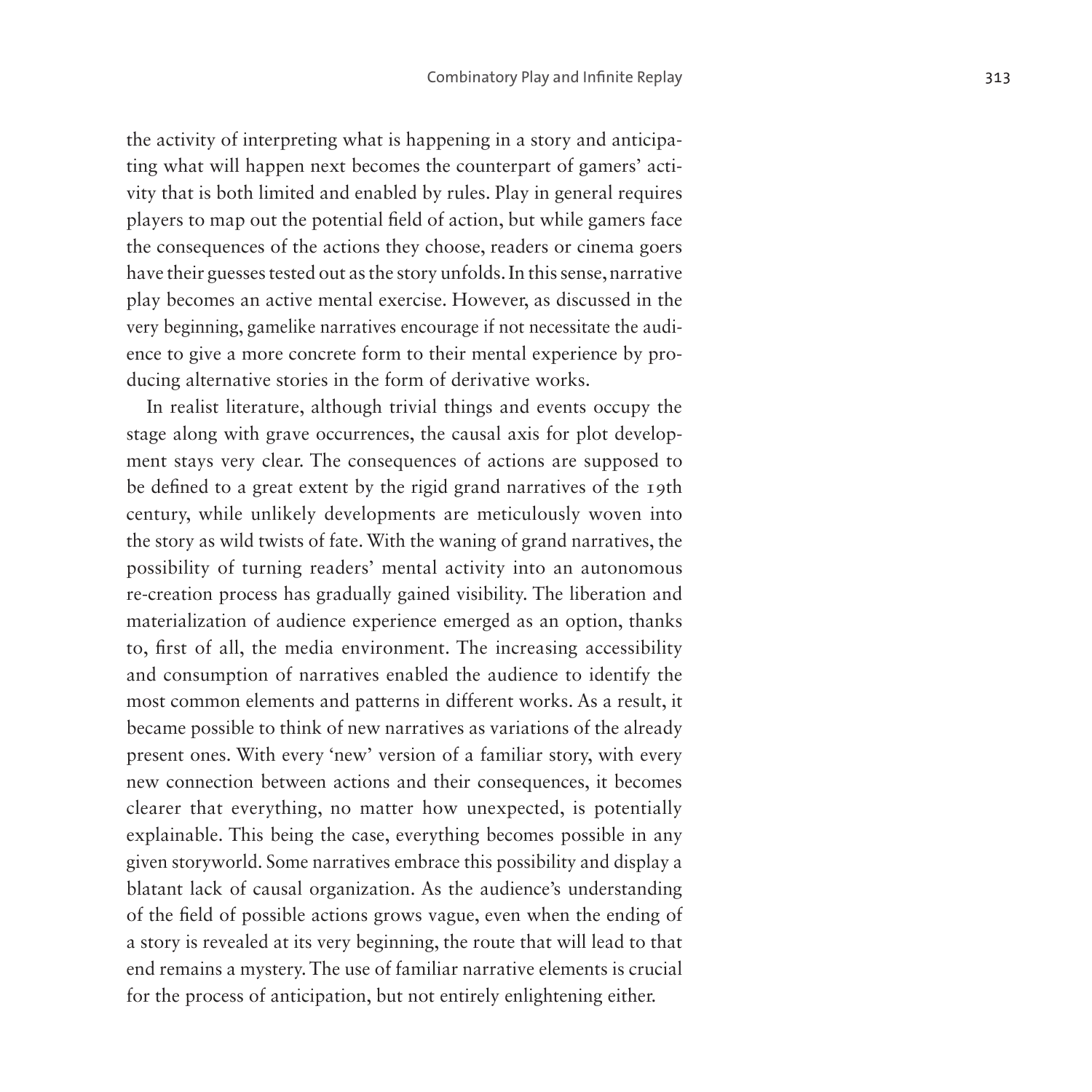Even though the use of standardized characters, settings and events seems to narrow down the number of the narratives that can be produced, what they can form together is practically endless as there are no guiding principles determining how they should be combined. In worlds where not only wild coincidences but even contradictions are justifiable (as branching timelines and alternate realities), chaos evolves into infinite adventures, provided that characters are distinguishable enough in any context. Then, the discovery of each particular combination of characters, settings and events becomes an object of audience interest, whereas the connections between them seem temporary from the start and re-built whenever necessary. Instead of asking 'what should happen in this world?' (according to rules that regulate causality) and meticulously meshing unlikely coincidences with the fabric of narrative, it is possible to start from a desirable consequence and loosely pave the way up until that point, skipping steps if desired, knowing that anything can be forced into the gaps left in the process.

Equipped with such a view on narratives, the audience might be interested in building their own set of connections at will as well. If a character is attractive enough, the audience can build an alternative scenario with that character, embarking on new adventures that are not present in the original work or even clearly conflicting with what is depicted officially. This vicious cycle guarantees infinite twists to an audience satiated with stories and provides the space as well as the incentive for the creation of new, surprising stories. Then, the weakening of causal order and its deliberate undermining in gamelike narratives enable the audience to simulate alternative routes for plot development themselves. In this way, they also initiate a form of serialization that differs from the traditional type which takes the shape of prequels and sequels. They encourage everyone to *replay* the same story and produce alternative versions as derivative works, through abandoning the attempt to establish and abide by causal connections, combining whatever they want to keep from the original work with other narratives of their picking. This form of narrative replay can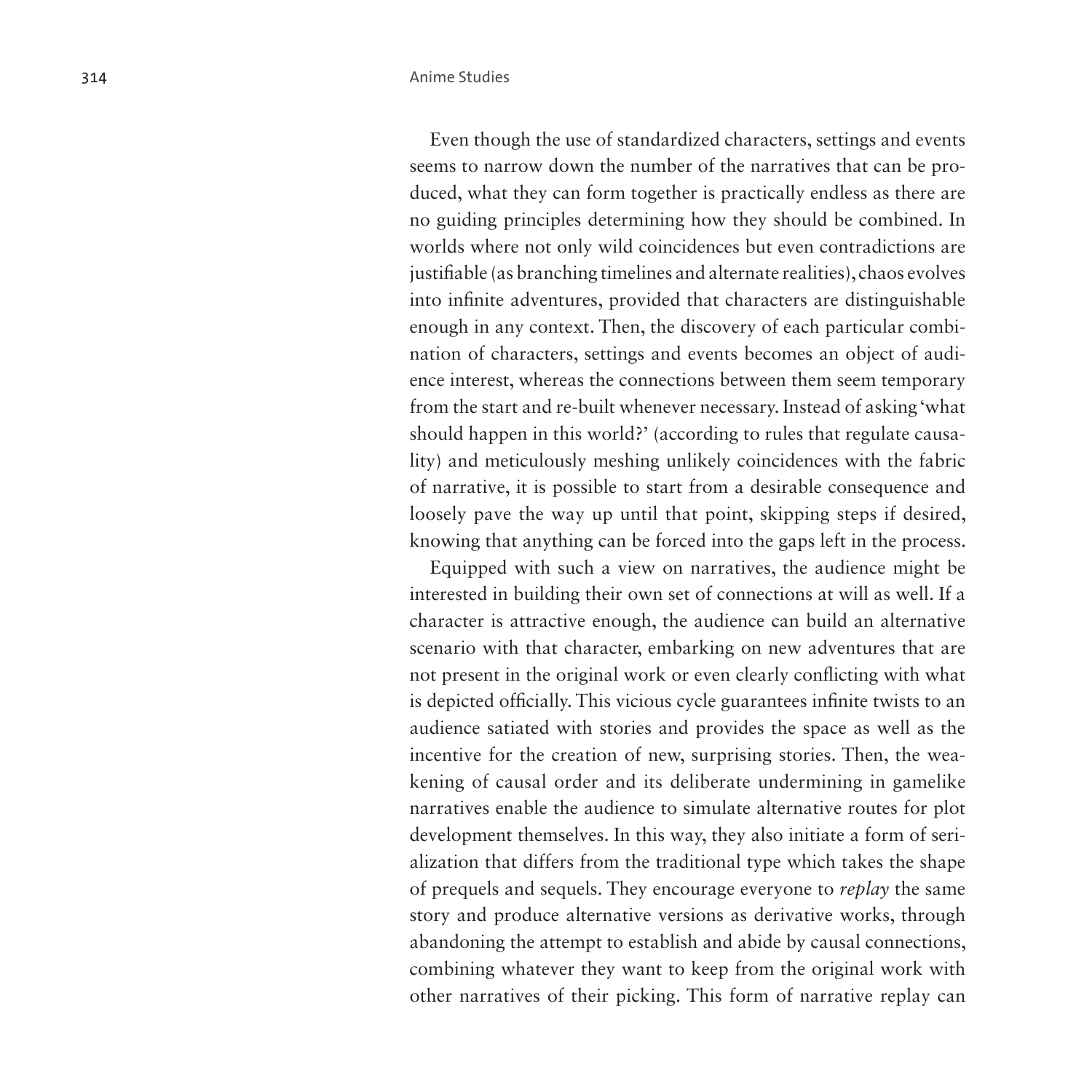be named 'combinatory play,' that is, free combination of narrative elements allowed by a suspension of causal constraints (as opposed to Upton's interpretive or anticipatory play, which takes place entirely in the mind of the audience).

### **Combinatory Play across the** *EVA* **Games**

Pursuing alternative directions for plot development in narrative play becomes an end in itself and brings the experience of engaging with narratives one step closer to the experience of playing games. In the absence of guiding principles concerning the consequences of actions, along with the unraveling of connections between characters and contexts, everything seems equally possible in any storyworld and complete rewrites become valid forms of serialization. Gamelikeness ensues in that these narratives allow the audience to take control of characters' actions in the alternative stories of their own making. However, this type of engagement differs from playing games in that the audience can also control *the outcomes* of actions. This results in the possibility of producing alternative stories starting from their end. In other words, rather than asking what would happen in a particular world, one can fill in the background of any desirable situation. Instead of delineating characters' capacity of action under certain circumstances, the production of gamelike narratives depends on a level of recognizability in character design that is also transferable to the parts that constitute a character. This allows characters to preserve the core of their identity in any context and do whatever they like.

The previously cited online guide of *NGE2* for PSP demonstrates how both versions of the game differ from gamelike narratives precisely in these respects. The *NGE2*s allow players to observe what would be possible in the *EVA* world, based on the way in which this world is modeled (i.e., organized by a relatively simplified set of rules) in each case. Moreover, as they are intended to be story generators, the *NGE2*s fix causal relations to a great extent and minimize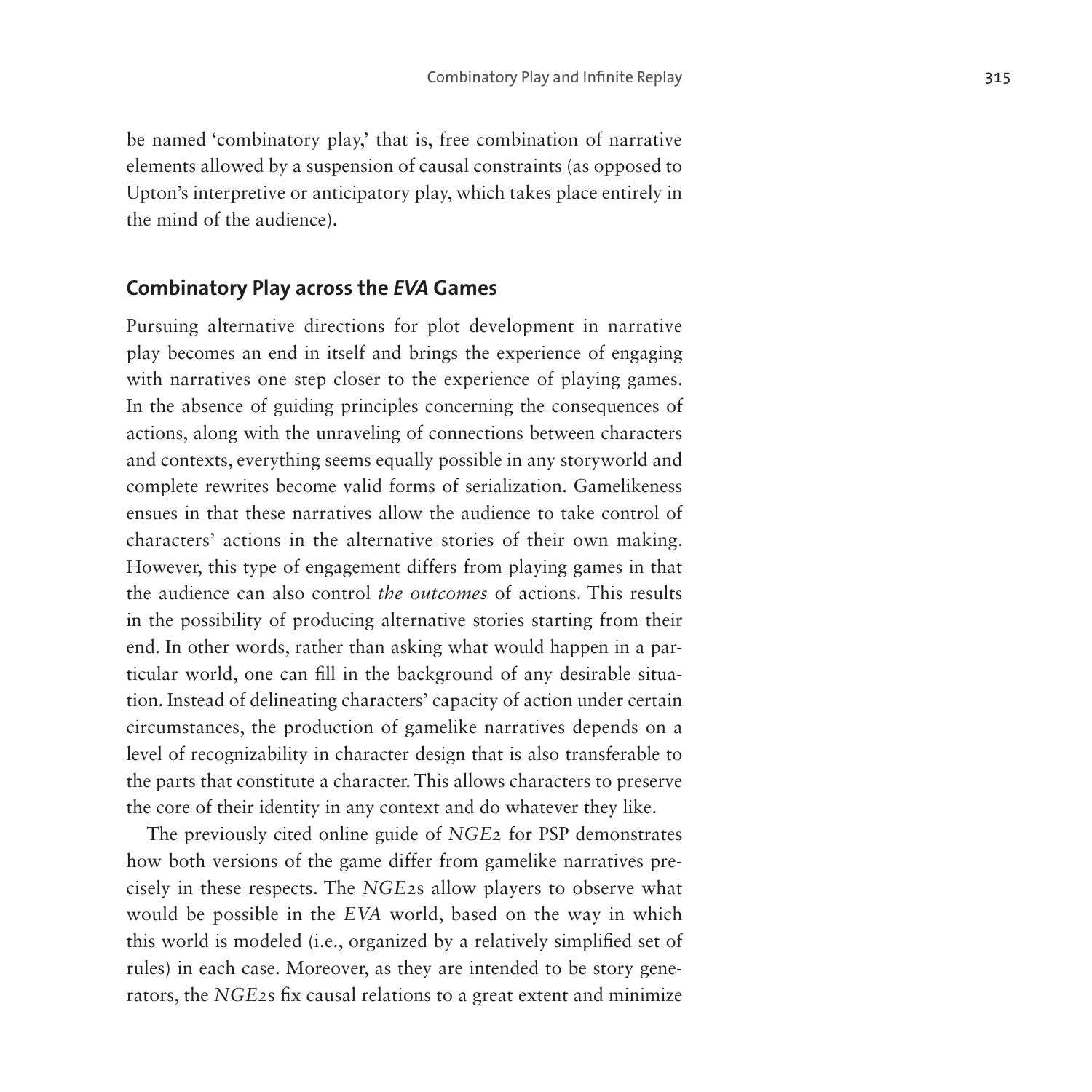randomness to ensure that noteworthy events can be meaningfully aligned in every complete play. Although the wide variety of systemenabled actions makes it highly unlikely for different people to play the games in the exact same way, performing certain actions and reaching certain states (as a result of carrying out sets of actions that may vary in themselves) will produce the same consequences for all. The *NGE2*s provide players with alternative stories of emotional impact, precisely by setting the range of what in-game objects can do, and by predetermining causal relations to an extent through assigning direct consequences to some actions and states. But surprisingly, taken as a series, the *EVA* games offer an experience bearing an unexpected similarity to that offered by gamelike narratives.

Considering the fact that there is a wide variety of *EVA* games, it is difficult to approach them as a set. The *EVA* games differ in genre and in the ways they connect with the anime series. *Detective Evangelion*, for example, is an Adventure game which surprisingly turns Shinji Ikari into an investigator of some murders that do not exist in the anime series. However, despite the variations, a common trait that cuts across the *EVA* games is worthy of notice: almost each of them borrows a certain set of elements from the anime. Not only do we see familiar characters appearing in familiar settings (sometimes in the company of newly introduced faces), we also see these characters once again grappling with the same traumatic events from the series. In the Raising simulations (such as the *Ayanami with Asuka Raising Project*), the attacks of the Angels are still a part of the characters' otherwise ordinary lives. Those who play these Raising sims are responsible for characters' clothing, as well as their battle training. In *Detective Evangelion* as well, despite the fact that the game scenario blatantly digresses from the *EVA* anime series, we see that the protagonist is still fighting Angels as he tries to solve murders.

As discussed previously, games don't have to tell stories or maintain consistency when they tell stories, just as in the *NARUTO* games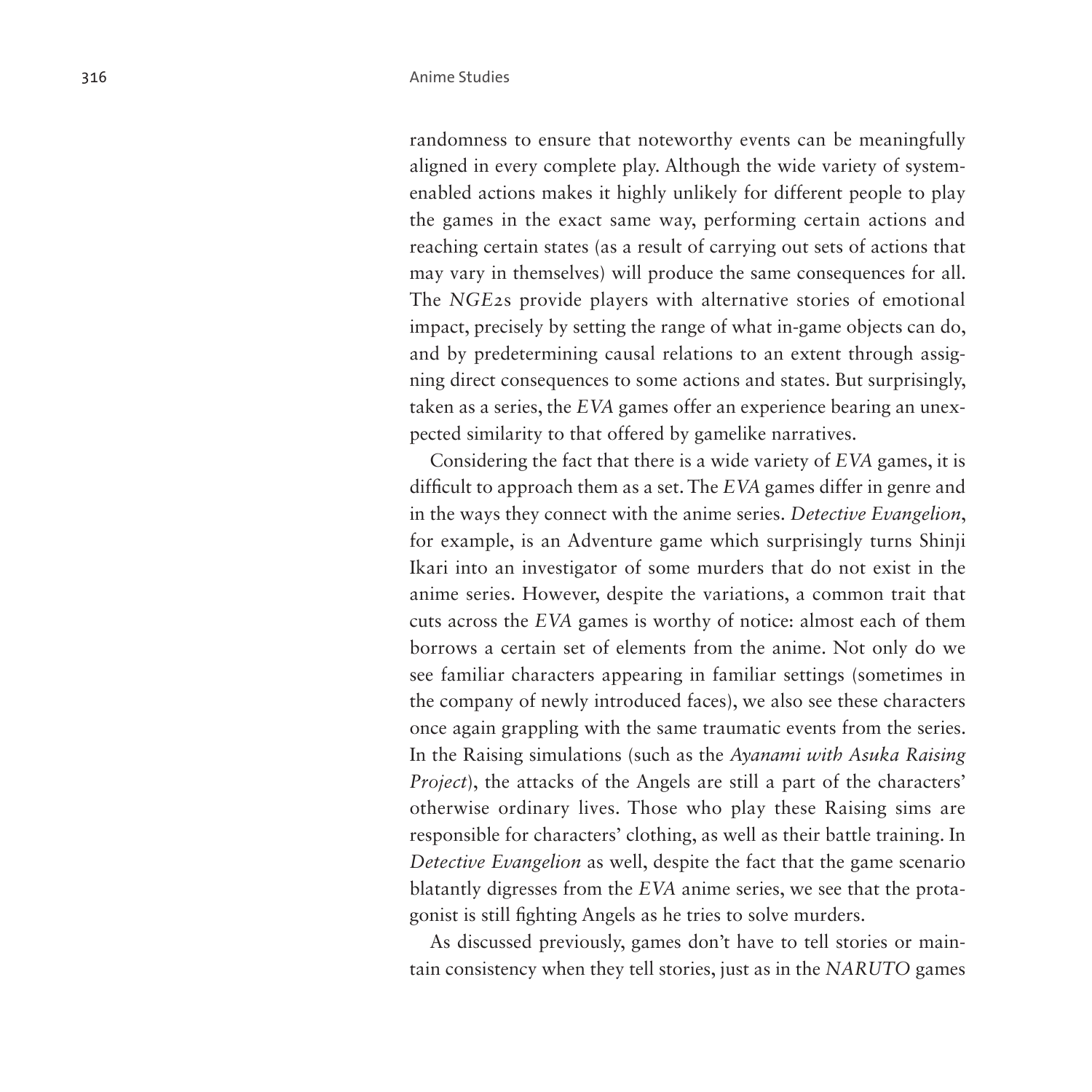discussed by Roth in detail. But the *EVA* games obsessively relate to the same story, by featuring the same characters, settings and main events from the anime series. Even *Evangelion New Theatrical Edition: 3nd Impact*, which is a Rhythm game that requires players to trace the beat of a song or sound clip, goes directly back to the series with each correct move and reveals familiar images or video clips. Moreover, at certain levels, the game switches to monologues from the series instead of music, which transforms the experience into an information hunt ('Which parts am I going to see? Will there be anything new?' being the concerns) instead of an ordinary music game simply employing the *EVA* soundtrack. The games, therefore, seem to engineer an audience engagement that is most enjoyable in reference to the anime series.

This referential loop is actually established by the anime itself. At its end, the anime series reveals flickers of alternative directions for plot development, which spiral into rewrites in the shape of animated movies and other works. Despite the high number of overall *EVA* titles, rather than the addition of new story arcs, the official franchise expands via alternatives of the same story. This cyclical serialization produces a very small pool of *EVA-*related elements to rely upon in the creation of new works, and the surprise value in these works does not come from what will be combined as much as it comes from *how* the same elements will be combined. The *EVA* games take part in the same practice, as specific narrative elements are interwoven in each game especially around the fight with Angels. This step shapes the engagement with the games to a noteworthy extent.

If "traditional narrative media lack the 'feature' of allowing modifications to the stories," as Frasca states (2003: 227), gamelike narratives trigger the materialization of alternatives in the next work to follow. Pursuing alternative stories in games such as the *NGE2*s, on the other hand, is a requirement rather than a mere possibility according to Frasca. However, interestingly, although it is possible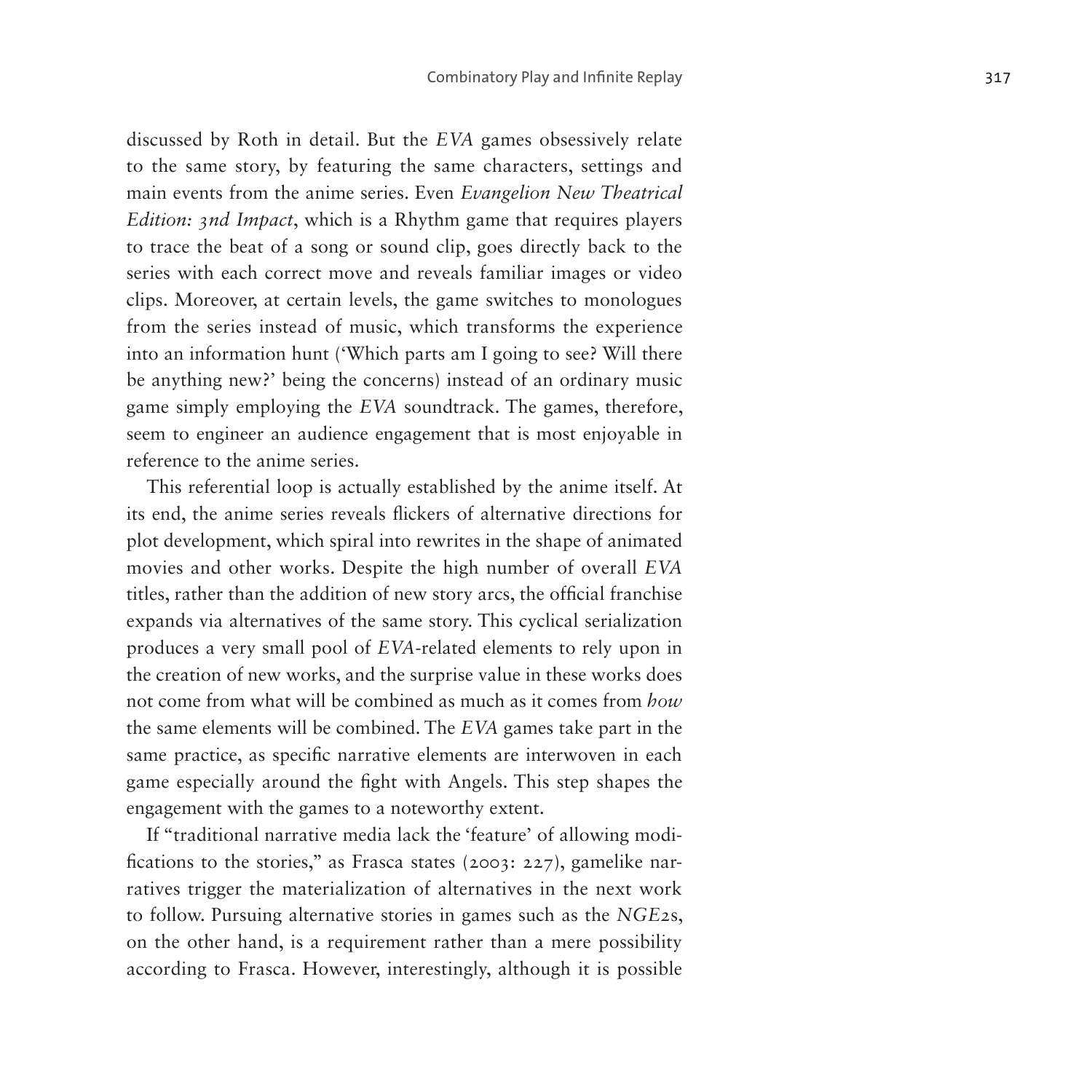*within the same game* to picture different paths for plot development, these games tend to go back to the same iconic *EVA* battles one after another to retrace or reimagine the relationships between a selection of the same characters *in separate works*.

While it is always an option to use the same mechanics or modeling in serializing games, which is not only cost-effective, but also preferable for establishing a particular style, these games keep changing both elements and explode the possibilities of interaction with the same series across time and different genres. The *EVA* games do not rely on downloadable content (DLC) to prolong consumer engagement either. Through DLCs, new objects or environments can be introduced in installments without changing the mechanics or the rule system of a game. However, instead of capitalizing on this strategy, the *EVA* games seem to connect over a specific set of narrative elements as the games keep increasing in number. (Bandai-Namco's *Tales of Zestria* JRPG series has an Evangelion DLC pack that comes with a costume set though.)

Even when the gameplay centralizes gamers' non-trivial efforts or the aspect of randomization, connecting with the anime series by featuring the same characters and events creates the expectancy as to what the gamer will do in order to see another version of the same story. To the extent that this concern gets pronounced, the experience with the whole franchise appears narrative-oriented and emerges as a rewriting process. Moreover, the endless reiteration puts storygenerating games such as the *NGE2*s in a specifically paradoxical position. Although they enable hours of replay in themselves, this quality seems limited in comparison to the inexhaustible potential of rewriting the same story forever.

The *EVA* games, in sequence, build an obsessive connection with the anime series by featuring its main characters and events over and over. In this respect, the *EVA* franchise treats games like narratives, as if they needed serialization to introduce alternative ways for plot development. *EVA* games like the *NGE2*s flaunt the medium-specific capacity to simulate the outcomes of possible actions, but this capacity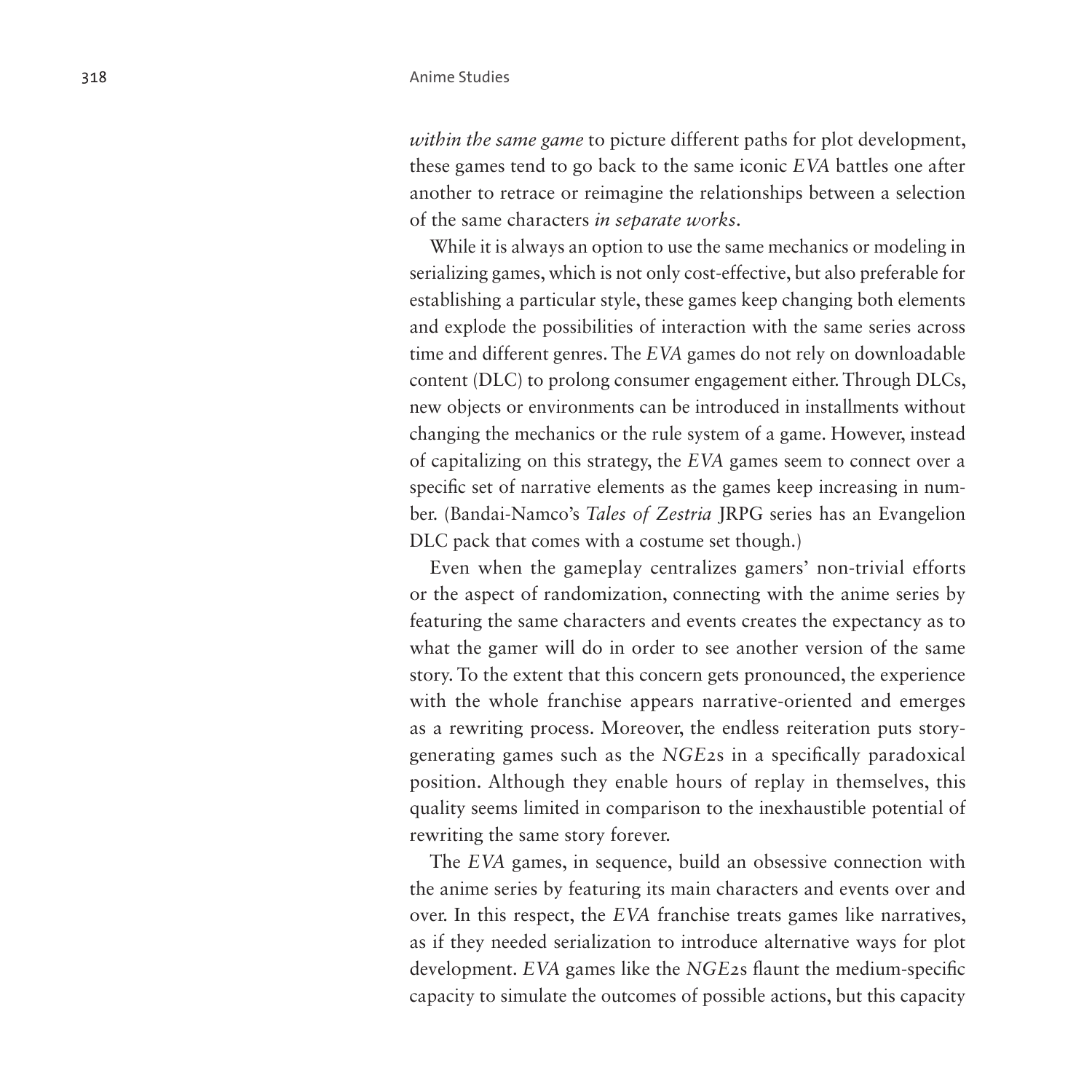gets absorbed by serialization: games that function as story generators seem to rewrite the same story one after the other. The causal infrastructure (that these games build in order to enable the process of creating alternatives) seems like an alternative to infinite others in the first place, and each game seems to herald the coming of the next one already. In this light, setting medium-specificity aside, instigating combinatory play becomes the common point across the video games and the anime series. Regardless of their genres, these games instigate an active discovery of a new set of connections between the same characters and events once again.

### **Final Remarks and Future Directions**

In literary realism, although chance encounters are not uncommon and in fact quite influential on how actions and consequently characters' fates will unravel, the diegetic context (encompassing physical surroundings as well as socio-economical circumstances) is given an undeniable and unequalled weight in shaping causal connections. To put it differently, while chains of actions and consequences are mostly organized as the context dictates, unlikely yet often observed occurrences are meticulously justified by chance. The resulting configuration (of what happens when and where) draws a unique fate for the characters, pinning them down at a certain position and making them who they are.

Gamelike narratives, on the other hand, start from the premise that everything is justifiable on the condition that characters are welldefined. This type of narrative severs the character-context connection and annuls their interdependence. As characters are attributed recognizable traits from the start, there is no need for them to be defined by a particular context, and conversely, they don't need to function as an anchoring pin for a contextual fabric that could otherwise unravel.

Gamelike narratives leave causal connections underdefined on purpose, in order to allow characters to roam outside their original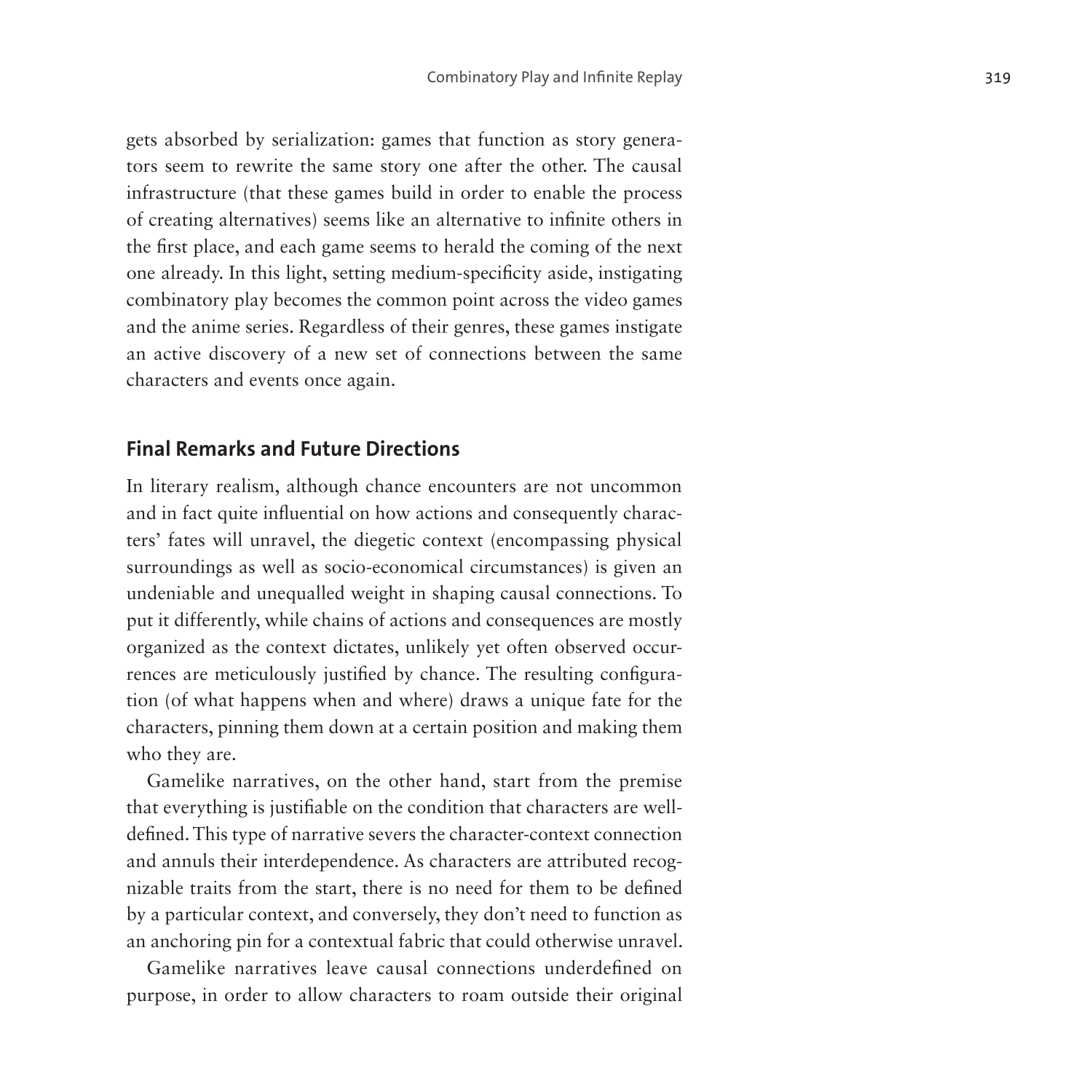contexts, outside any zones of restriction. Such narratives encourage the audience to engage in a specific type of 'combinatory play,' which can be defined as the free combination of narrative elements allowed by a suspension of causal constraints. As long as there are well-defined characters in a narrative, one can always select a set of favorites and imagine them in new diegetic contexts. Moreover, it becomes possible to completely rewrite these characters' actions, for their scope is not predefined by causal necessity. Gamelike narratives, then, not only unlock the potential of endless serialization, but also (more remarkably) enable the creation of endless alternatives, worlds of infinite possibilities where the exact same action can produce different consequences. *EVA* is a great example of the latter tendency.

Gamelike narratives seem to get closer to games by allowing for a quest for alternatives via downplaying causality. However, in the case of video games, the range of possible actions is necessarily predetermined to differing extents, so that the system can calculate and present the consequences of a variety of in-game actions and encounters. Standing out among the *EVA* games as the ultimate story generators, the *NGE2*s rely on specifically pronounced causal connections (which is not a requirement for all types of games).

*NGE2* for PSP offers quite a variety of in-game actions and a high replay value, given that it consists of 18 different scenarios with multiple endings. However, performing actions randomly is not enough to successfully traverse all the courses for plot development and reach the desired endings. In both versions of *NGE2*, at certain times, characters must be led to do certain things in a certain sequence. Using Jesper Juul's terminology, the *NGE2*s come with a great deal of such predetermined 'progression structures,' so that the alternative stories to emerge from play sessions are all rewarding, striking narrative experiences. (Juul sets 'games of emergence' apart from 'games of progression' on the grounds that the former introduce a bunch of rules which loosely define the range of what is possible in a game, while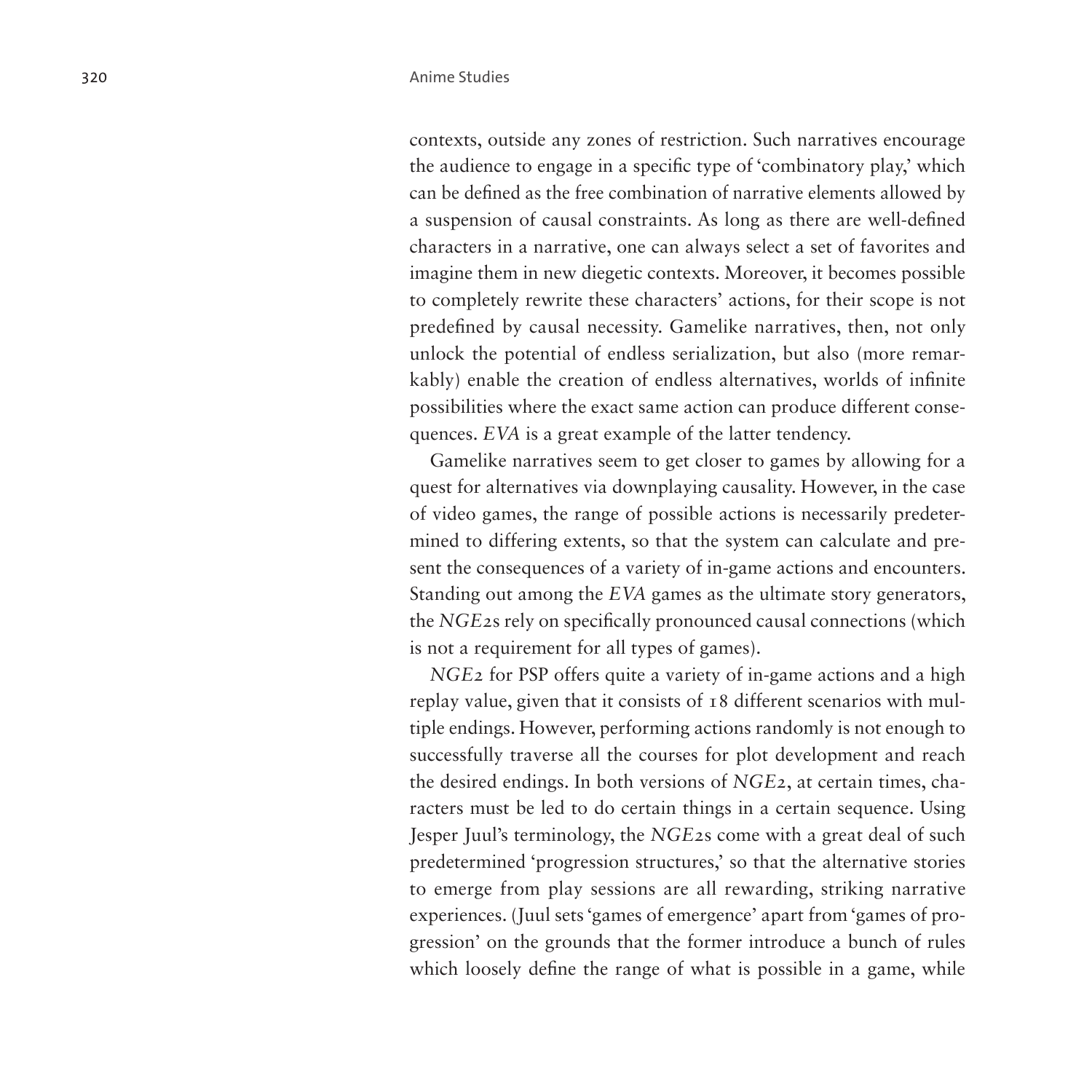the latter require players to follow specific to-do-lists to successfully cover a game. Nonetheless, progression structures can be observed in games of emergence as well, especially in the shape of specific quests or objectives.) At other times, even when the gamer is entirely free to make a pick within a field of possible actions, these actions must still yield enough points to stay within a certain range for progress. Provided that at least one of their aims is to present stories on a par with the anime, the creators of the *EVA* games need to make sure that there will be significant events with sufficient dramatic impact on the way in which the stories progress.

Of course, not every game needs to centralize the role of narrative in the particular experience it offers. Despite the fact that there is a narrative potential in video games, it is not the goal of each to construct a narrative-driven experience. Through a cross-media analysis of *NARUTO*, Roth settles down to prove "how software-based videogame adaptations go beyond textual media in that they can facilitate a wide range of ways to play with and without narrative elements by combining franchise elements in ways unique to the medium" (2013: 244). *NARUTO* games feature familiar faces from the manga and the anime, along with a selection of settings and events from the series. However, Roth underlines that in a game, narrative coherence may be only of secondary importance or not sought after at all. The action and fighting games examined by Roth do not necessarily make significant contributions to the anime or manga storylines. In fact, they even discard some of the unique features of the characters, for their priority falls on creating a balanced environment of challenge, where gamers test their control skills. Nevertheless, be it limited to visual similarities or a strong adherence to plot, any connection with the series presents an extra source of fun for those who are familiar with the original narrative.

Similarly, the *EVA* games differ in genre and offer players novelties in gameplay as well as in the ways they connect with the anime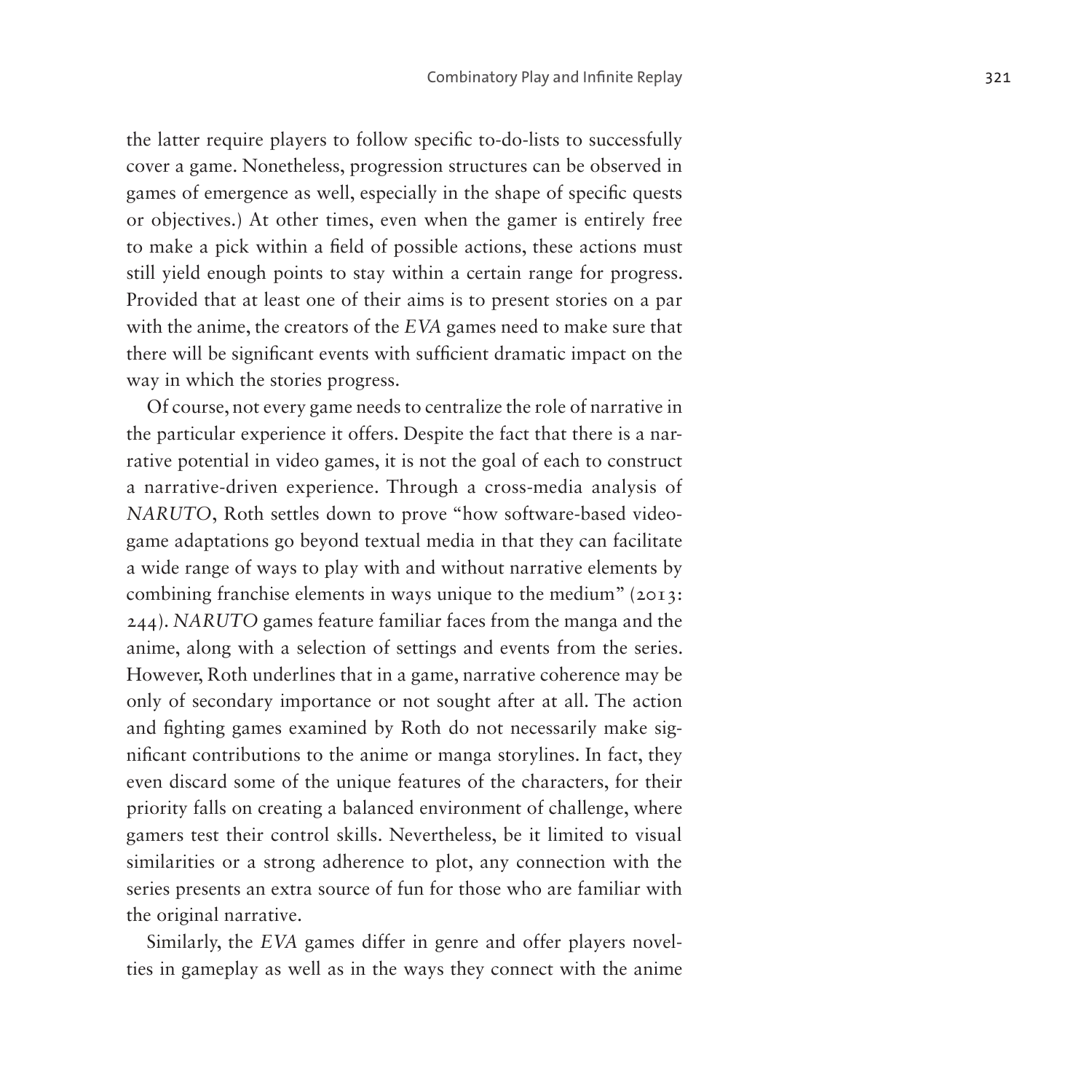series. Some of these games present the opportunity to play out the exact same scenario as the anime series. Some allow players to carry out new actions with the original set of characters. A final group of games introduce entirely new characters to mingle with the rest. Nevertheless, all of these games present clear connections with the anime series, specifically by featuring a number of the original set of characters along with certain recurring events. Even games like *Detective Evangelion*, which introduce striking divergences from the anime series in terms of plot, include not only the characters, but also their traumatic battle with the Angels. Furthermore, in some instances, this strong linkage between the games and the series goes beyond genre-specific concerns as well. In the Rhythm game, *3nd Impact*, on top of the cutscenes being a narrative reward, at times the music is exchanged for the characters' dialogue lines from the anime series. The sense of rhythm is thus severed from music, and control skills are employed to open up the same story once again.

The *EVA* games are most rewarding to fans of the anime series, as they allow for detailed comparisons. But more interestingly, as they take up the same elements obsessively and tend to reimagine a selection of the same happenings with the same characters, each of these games seems like an installment of a never-ending rewriting process. As a result, despite the fact that games are alternative producing systems in themselves, each new game seems to be an alternative to the previously released games as well as those that will probably follow. Instead of going exclusively in a medium-specific direction, the cumulation of the *EVA* games seems to gain a gamelike quality, supporting a specific consumer engagement.

Games certainly do not need to offer narrative experiences. Even when they feature characters whose stories are told across different media, they can centralize gamers' control skills and minimize narrative information. Their priority falls on incorporating the gamers' will and simulating the consequences of the actions they choose to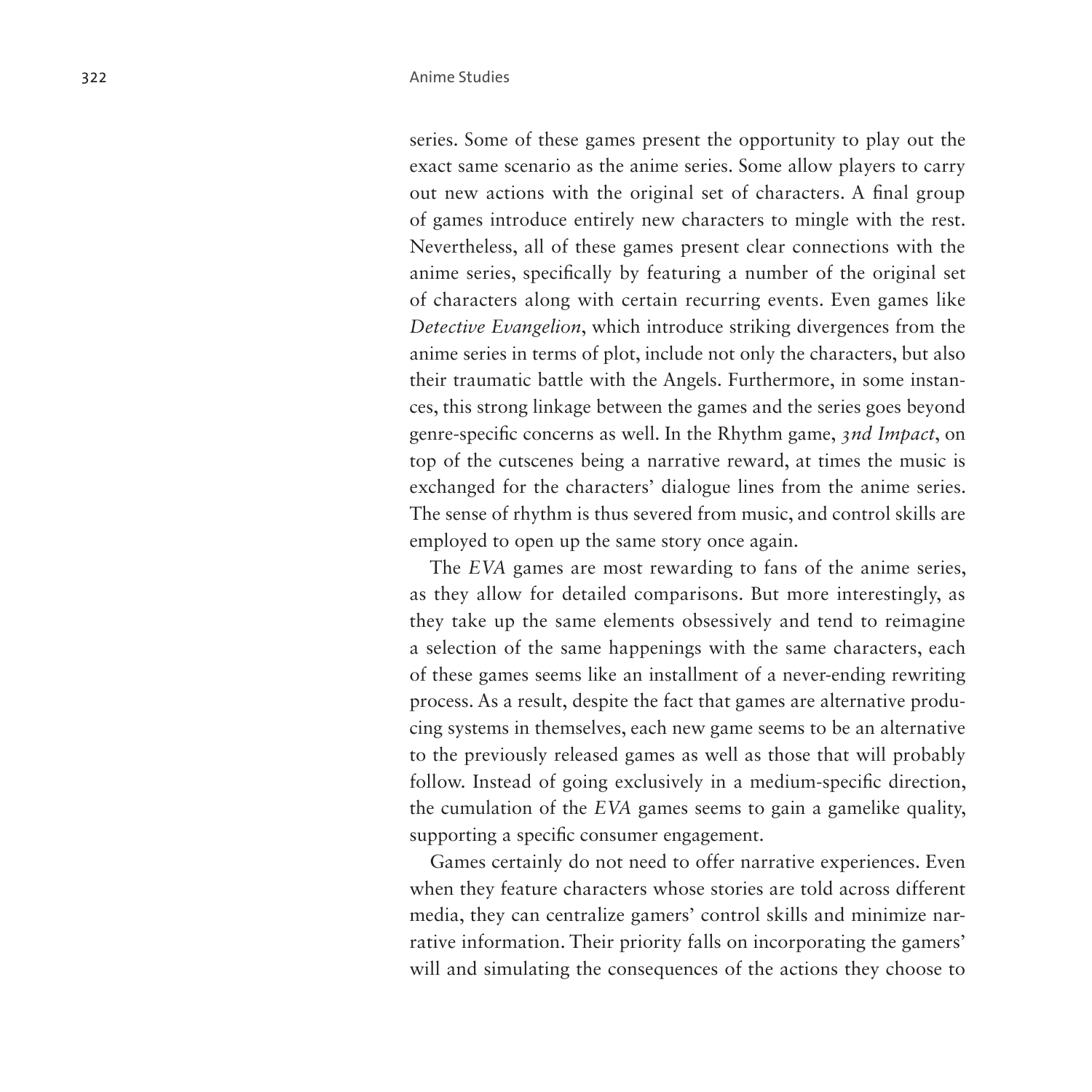perform. However, if combinatory play is defined as the free combination of narrative elements allowed by a suspension of causal constraints, it can be said that the *EVA* games as a series display a gamelikeness by featuring the same characters obsessively in combination with the same traumatic events from the series and by assigning new consequences to the same actions over a multitude of games. In this way, not only do they form a bridge with the anime series as they leave the control of the characters' actions to the gamers, but also lead the audience familiar with the anime series or the games to ask certain questions. The concern of the gamers goes beyond what they can perform in the *EVA* universe by stepping in the shoes of these characters, which may be seen as the medium-specific charm of games. The question instead becomes, 'How else will I be relating these characters through my actions?' This transformation reveals a narrative overtone in the player's engagement with the games and turns the experience into a form of story production (which is enabled by the games, but supervised by the consumers themselves). Individual gaming sessions thus get connected to the totality of the games and the anime series regardless of genre and (non-)narrative orientation.

This chapter aimed to expose how the *EVA* games are aligned with the anime series in terms of gamelikeness, and looked at the audience engagement with both media from the perspective of this alignment. In Azuma's writings, gamelikeness emerges as a point of similarity between games and narrative media, providing new ground for discussing the latter in a new light. This chapter dissected the concept of gamelikeness to underline that the similarity observed between narratives across contemporary media (i.e., the common drive toward the exploration of alternatives in narrative production and consumption) is founded on a downplay of causality, which sets narrative media once again in contrast to games. Yet again, as this discussion of the *EVA* games revealed, suspending medium-specific affordances is also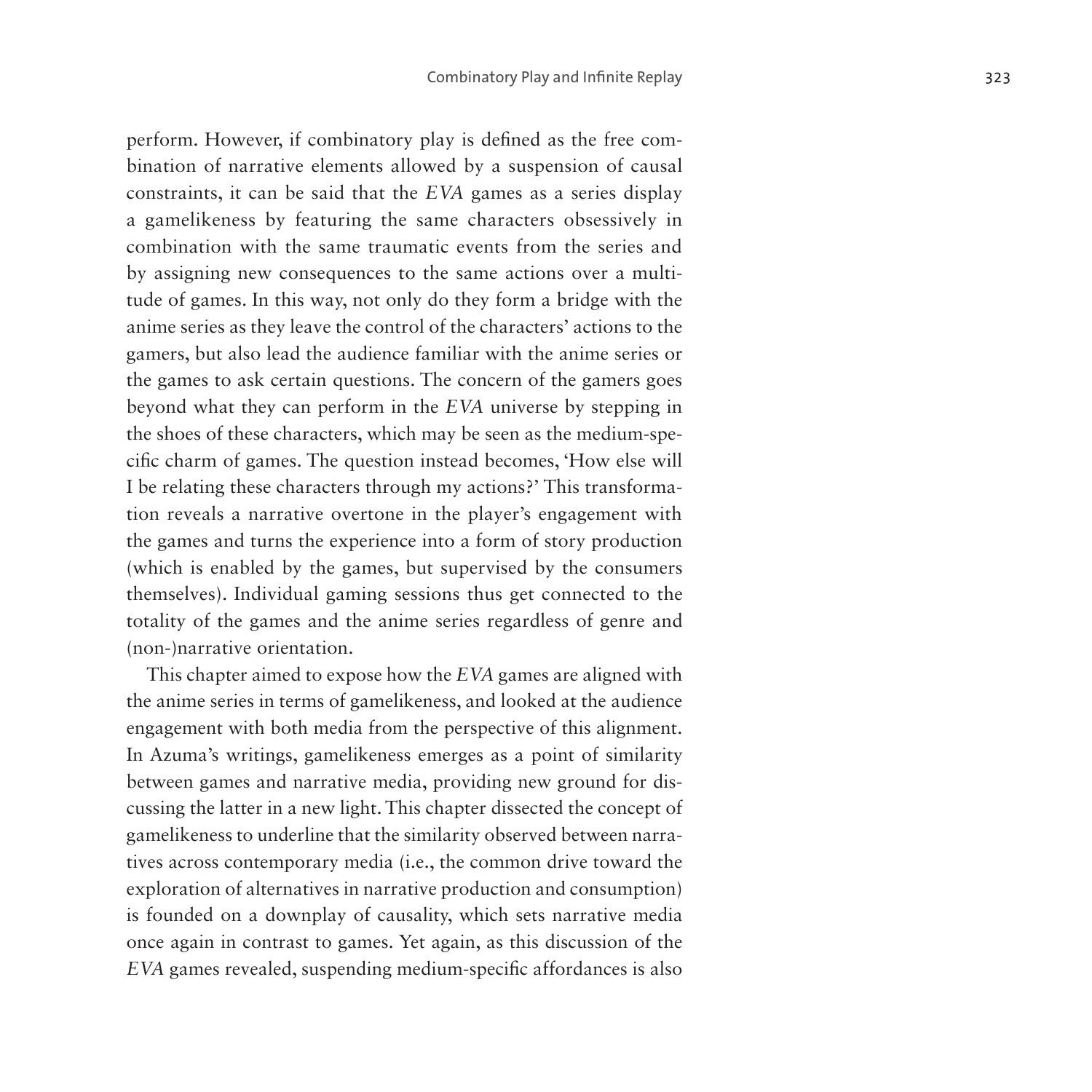an option, especially to set a particular tone in a media franchise. The *EVA* games seem to support a certain manner of audience engagement that is established by the anime series in the first place. The obsessive rewriting allowed by the extreme downplay of causality in the anime series finds its reflection in the serialization of the games, as an outward explosion of alternatives over a multitude of alternative generating systems. All in all, this discussion underlined not only the need to consider the medium-specificity of anime and games in relation to each other, but also the centrality of the anime series within the *EVA* franchise. What remains to be discussed, through comprehensive comparisons between similar franchises from all around the world, is to what extent the *EVA* franchise should be considered exceptional and to what extent representational of a contemporary media tendency.

#### **References**

#### *Primary sources*

- *3rd Impact*: Grasshopper Manufacture. 2011. *Evangelion Shin Gekijōban— Saundo Inpakuto*. PlayStation Portable. Japanese version.
- *Ayanami with Asuka Raising Project*: Broccoli and Gainax. *2002*. *Shinseiki Evangelion: Ayanami Ikusei Keikaku with Asuka Hokan Keikaku*. PlayStation 2. Japanese version.
- *Detective Evangelion*: Broccoli. 2007. *Meitantei Evangelion*. PlayStation 2. Japanese version.
- *NGE2*: Bandai. 2004. *Shinseiki Evangelion 2*. PlayStation 2. Japanese version.
- *NGE 2* for PSP: Bandai. 2006. *Shinseiki Evangelion 2: Tsukurareshi Sekai—Another Cases*. PlayStation Portable. Japanese version.

#### *Secondary sources*

Aarseth, E. (1997). *Cybertext: Perspectives on Ergodic Literature*. Baltimore, MD and London: The Johns Hopkins University Press.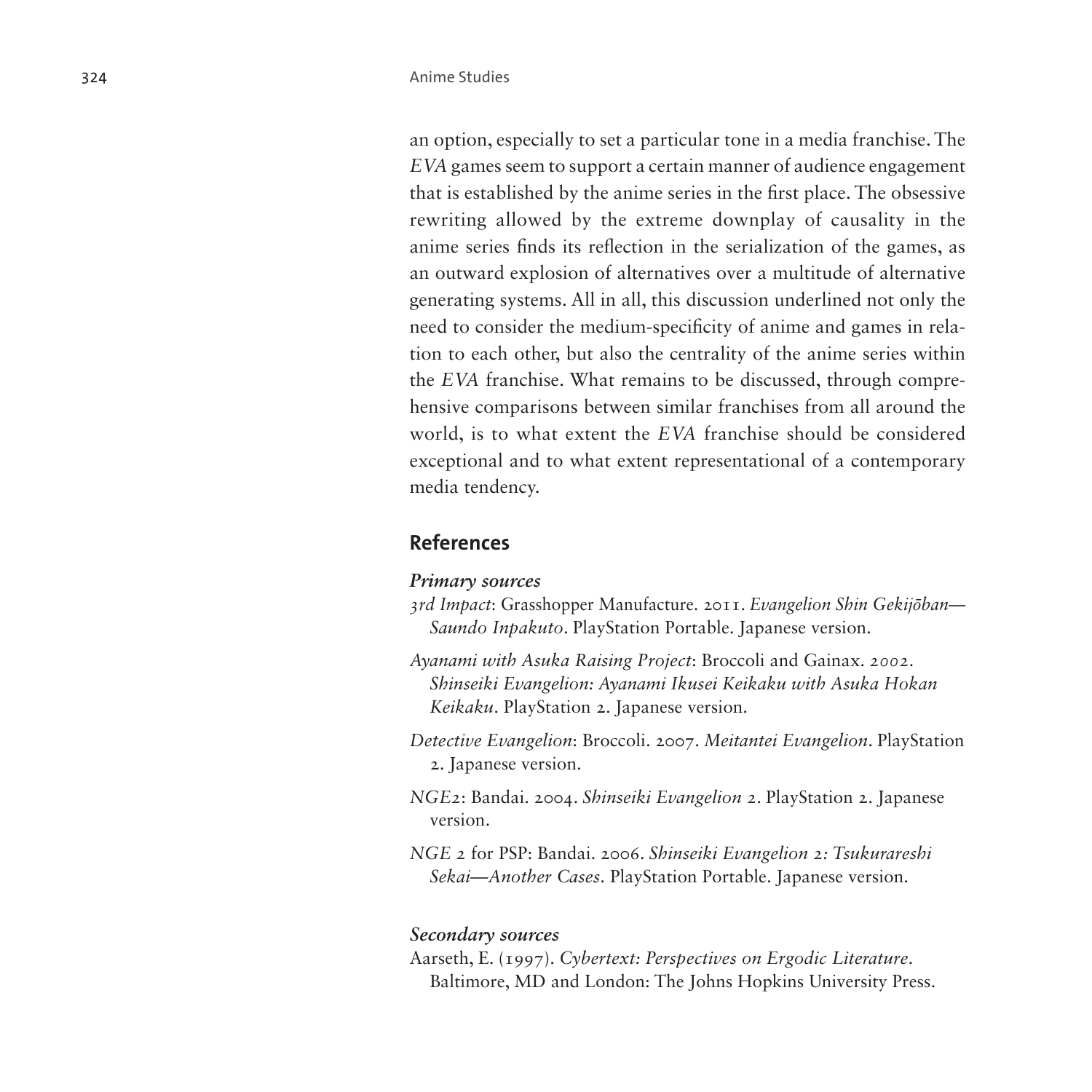- Azuma, H. (2009). *Otaku: Japan's Database Animals*. Minneapolis, Minnesota: University of Minnesota Press. (Introduction and translation by J. E. Abel and S. Kono)
- Computer Entertainment Rating Organization (CERO) website. Retrieved from: <http://www.cero.biz>
- Costikyan, G. (2013). *Uncertainty in Games*. Cambridge, Massachusetts: MIT Press.
- Dengeki Online (2003). *Evangerion 2* kansei kinen! Anno kantoku to Shibamura shi ga akasu Eva 2 no sekai (30 October). Retrieved from: [https://dengekionline.com/data/news/2003/10/30/da06e64083185f76](https://dengekionline.com/data/news/2003/10/30/da06e64083185f76d1da5f5417d7a811.html)  $d_{1}d_{3}f_{54}17d_{7}a_{81}1.html$
- Frasca, G. (2003). Simulation versus Narrative: Introduction to Ludology. In M. J. P. Wolf and B. Perron (eds.), *The Video Game Theory Reader* (pp. 231–235). New York and London: Routledge.
- GrunGast82. (2004). *Shinseiki Evangelion: Ayanami Ikusei Keikaku with Asuka Hokan Keikaku*—Condition/Event Guide. Retrieved from: [https://gamefaqs.gamespot.com/ps2/917346-shinseiki-evangelion](https://gamefaqs.gamespot.com/ps2/917346-shinseiki-evangelion-ayanami-ikusei-keikaku-with-asuka-hokan/faqs/32256) [-ayanami-ikusei-keikaku-with-asuka-hokan/faqs/32256](https://gamefaqs.gamespot.com/ps2/917346-shinseiki-evangelion-ayanami-ikusei-keikaku-with-asuka-hokan/faqs/32256)
- Pler, L. (2008). *Neon Genesis Evangelion: Tsukurareshi Sekai—Another Cases*—FAQ/Walkthrough. Retrieved from: [https://gamefaqs.gamespot](https://gamefaqs.gamespot.com/psp/930008-neon-genesis-evangelion-tsukurareshi-sekai-another-cases/faqs/45735) [.com/psp/930008-neon-genesis-evangelion-tsukurareshi-sekai-another](https://gamefaqs.gamespot.com/psp/930008-neon-genesis-evangelion-tsukurareshi-sekai-another-cases/faqs/45735) [-cases/faqs/45735](https://gamefaqs.gamespot.com/psp/930008-neon-genesis-evangelion-tsukurareshi-sekai-another-cases/faqs/45735)
- Rancière, J. (2007). *The Future of the Image*. London: Verso. (Translated by G. Elliott)
- Roth, M. (2013). Playing "Naruto": Between Metanarrative Characters, Unit Operations, and Objects. In J. Berndt and B. Kümmerling-Meibauer (eds.), *Manga's Cultural Crossroads* (pp. 243–258). New York: Routledge.
- Ryan, M.-L. (2003). On Defining Narrative Media. *Image [&] Narrative*, 6. Retrieved from: [http://www.imageandnarrative.be/inarchive/medium](http://www.imageandnarrative.be/inarchive/mediumtheory/marielaureryan.htm) [theory/marielaureryan.htm](http://www.imageandnarrative.be/inarchive/mediumtheory/marielaureryan.htm)
- Salen, K. & Zimmerman, E. (2004). *Rules of Play: Game Design Fundamentals*. Cambridge, Massachusetts: The MIT Press.